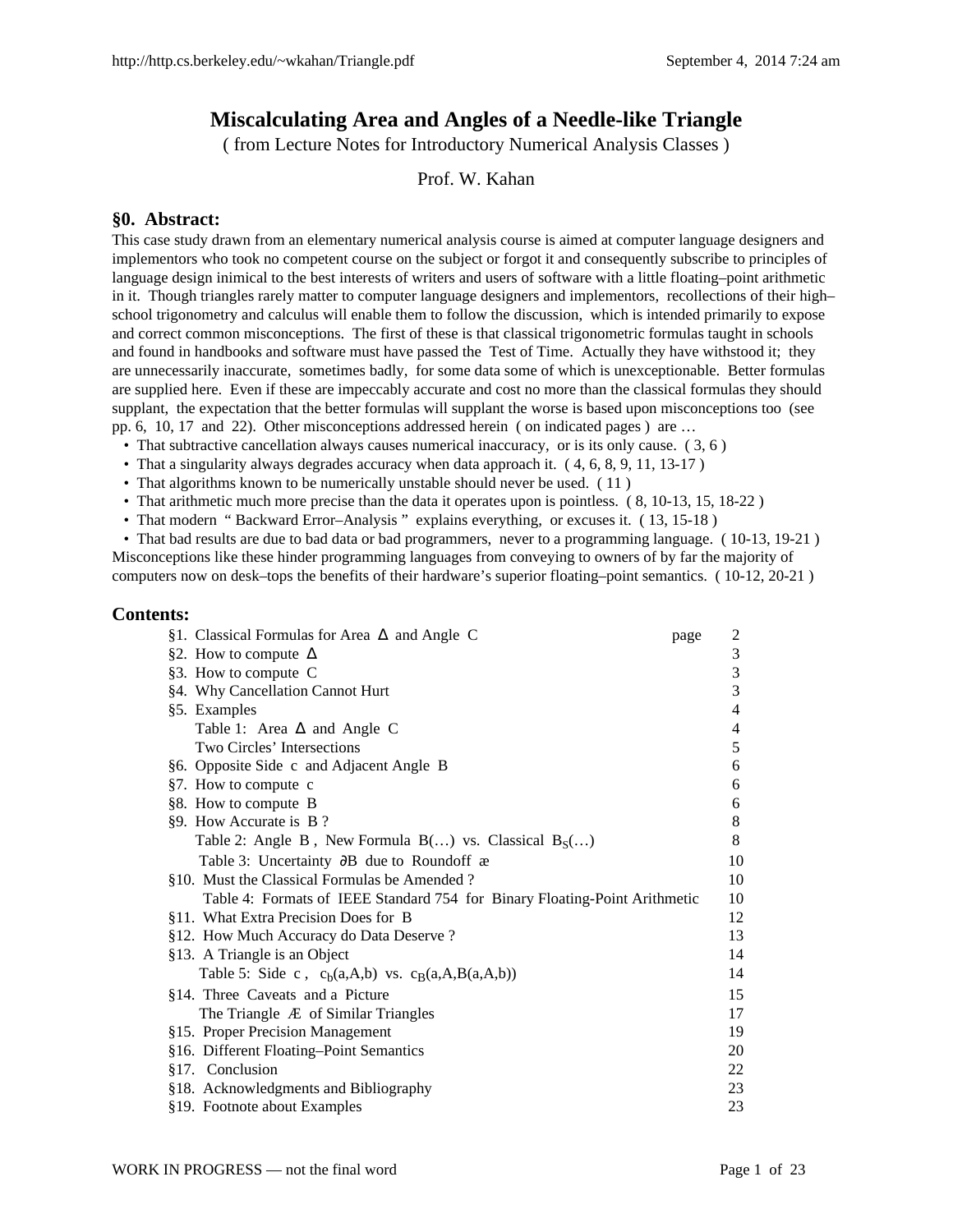# **Miscalculating Area and Angles of a Needle-like Triangle**

( from Lecture Notes for Introductory Numerical Analysis Classes )

Prof. W. Kahan Math. Dept., and E. E. and Computer Sci. Dept. University of California, Berkeley CA 94720-1776

Readers who do not enjoy reading mathematical formulas may skip to §10 on page 10 after reading this page.

## **§1. Classical Formulas for Area** ∆ **and Angle C :**

Given the side–lengths a, b, c of a triangle, classical trigonometric formulas determine its area  $\Delta(a, b, c) := \sqrt{(s (s-a) (s-b) (s-c))}$ , where  $s := (a+b+c)/2$ ,

( this formula goes back two millennia to Heron of Alexandria ) and determine the angle

C(a, b, c) :=  $\arccos((a^2 + b^2 - c^2)/(2ab)) = 2 \arctan(\sqrt{((s-a)(s-b)/(s(s-c))})$ 

opposite side c . However, rounding errors can undermine the relative accuracy of formulas like these so badly as to invalidate them computationally whenever the triangle is too nearly like a needle,— that is, whenever some two sides add up to scarcely more than the third. For instance, when c is very tiny compared with a and b , which must then be very nearly equal, roundoff in s can be almost as big as c , and then (s-a) and (s-b) can be left relatively inaccurate after cancellation; then too, the argument of arccos(...) can be so near 1 that its roundoff causes a relatively big error in its tiny computed value C . Examples appear below.

Another defect in the formulas above is their occasional failure to warn when data, for example  $a = -3$ ,  $b = 4$  and  $c = 2$ ,

violate the constraints that ought to be satisfied by the sides of a real triangle, namely  $0 \le a \le b+c$  and  $0 \le b \le c+a$  and  $0 \le c \le a+b$ .

Such a defect seems easy to cure, but roundoff can obscure borderline cases if it is ignored.

One purpose of this article is to exhibit better formulas that warn when the data cannot be side– lengths of a real triangle and whose results otherwise are correct to almost as many significant figures as the computation carries regardless of the triangle's shape. These formulas work well on almost all computers and calculators, including all IBM mainframes, all North American personal computers and workstations, and all HP calculators. ( CRAY's X-MPs to J90s are the exceptions for lack of a guard digit during subtraction.) But our better formulas get little use partly because they contradict a few common misconceptions about roundoff in floating-point: one is that cancellation is *always* bad news; another is that a singularity, near which small changes in input data can drastically change a desired result, *always* degrades accuracy.

Besides exhibiting better formulas, this article explains why they are correct despite roundoff, and displays numerical results obtained from programs on an HP-15C shirtpocket calculator.

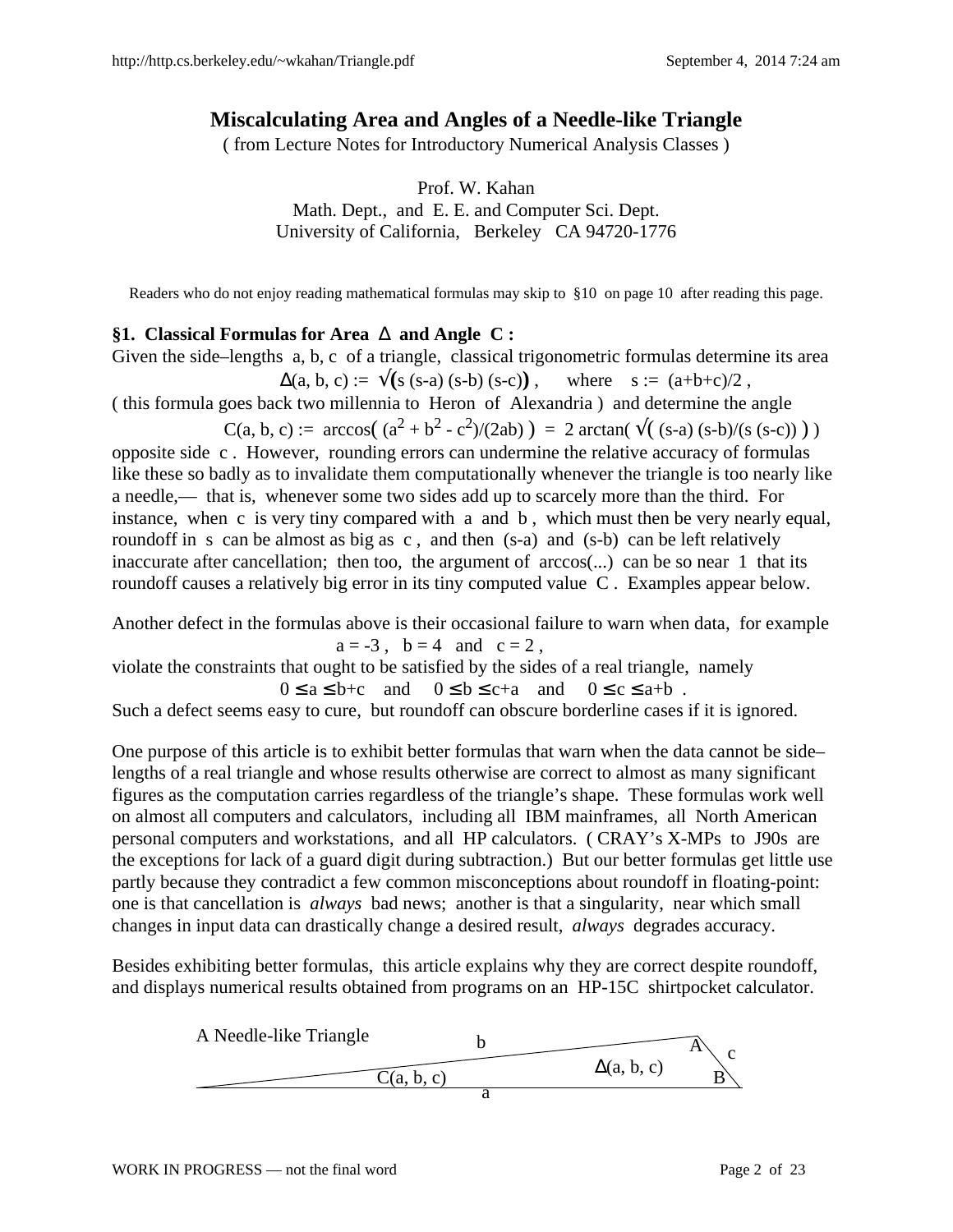## **§2. How to compute** ∆ **:**

First sort a, b, c so that  $a \ge b \ge c$ ; this can be done at the cost of at most three comparisons. If  $c-(a-b) < 0$  then the data are not side-lengths of a real triangle; otherwise compute its area

$$
\Delta(a, b, c) := \frac{1}{4} \sqrt{(a + (b + c)) (c - (a - b)) (c + (a - b)) (a + (b - c)))}.
$$

Do not remove parentheses from this formula! It cannot give rise to  $\sqrt{(}0)$ .

# **§3. How to compute C :**

If necessary, swap a and b so that  $a \ge b$ . Then perform two more comparisons to decide whether and how to compute an intermediate quantity  $\mu$  thus:

If  $b \ge c \ge 0$  then  $\mu(a, b, c) := c$ -(a-b)

elseif  $c > b \ge 0$  then  $\mu(a, b, c) := b-(a-c)$ 

else the data are not side–lengths of a real triangle.

If  $\mu$  has been computed, attempt to compute angle

C(a, b, c) := 2 arctan( $\sqrt{(a-b)+c} \mu(a, b, c)/(a+(b+c))((a-c)+b)$ )).

Once again, do not remove parentheses. Now  $\sqrt{(}0)$  will be encountered if and only if the side–lengths do not belong to a real triangle. Division by zero may be encountered; if so, arctan(positive/0) = arctan(+ $\infty$ ) = { + $\pi$ /2 or 90° } is well–determined but arctan(0/0) is *NaN* ( *N*ot-*a*-*N*umber ) and deservedly deemed undeterminable for a degenarate triangle.

# **§4. Why Cancellation Cannot Hurt:**

It is not hard to prove that if p and q are two of a computer's floating–point numbers, and if  $1/2 \le p/q \le 2$ , then p-q is a floating-point number too, representable exactly in the computer, unless it underflows. But we shall ignore spurious over/underflow phenomena since we can evade them by scaling the data in all but the most extreme cases. And we shall assume that when p-q is exactly representable as a floating-point number then subtraction will deliver that value exactly, as it does on all but a few aberrant machines like CRAY X-MPs. Therefore cancellation in p-q introduces no new error that was not already present in p and q . We shall find that no error is already present when cancellation occurs in our formulas for  $\Delta$  and C, so cancellation cannot hurt their accuracy.

 $\Delta$  and C depend upon four factors each of the form  $x \pm (y \pm z)$ ; if we prove that each factor is accurate to within a unit or two in its last significant digit carried, then we shall conclude easily that  $\Delta$  and C must be accurate to within a few units in their last digits. The factors fall into two classes: Some are sums of two positive quantities each accurate to within a unit in its last digit; each such sum must obviously be accurate to within a unit or two in its last digit. The other factors are differences between two positive quantities each of which we shall show to be exact, so these factors will turn out to be accurate to within a unit in the last digit too. And then the factors must all be non–negative whenever the data satisfy the constraints that ought to be satisfied by the side-lengths of a triangle, as we shall henceforth take for granted for the sake of argument.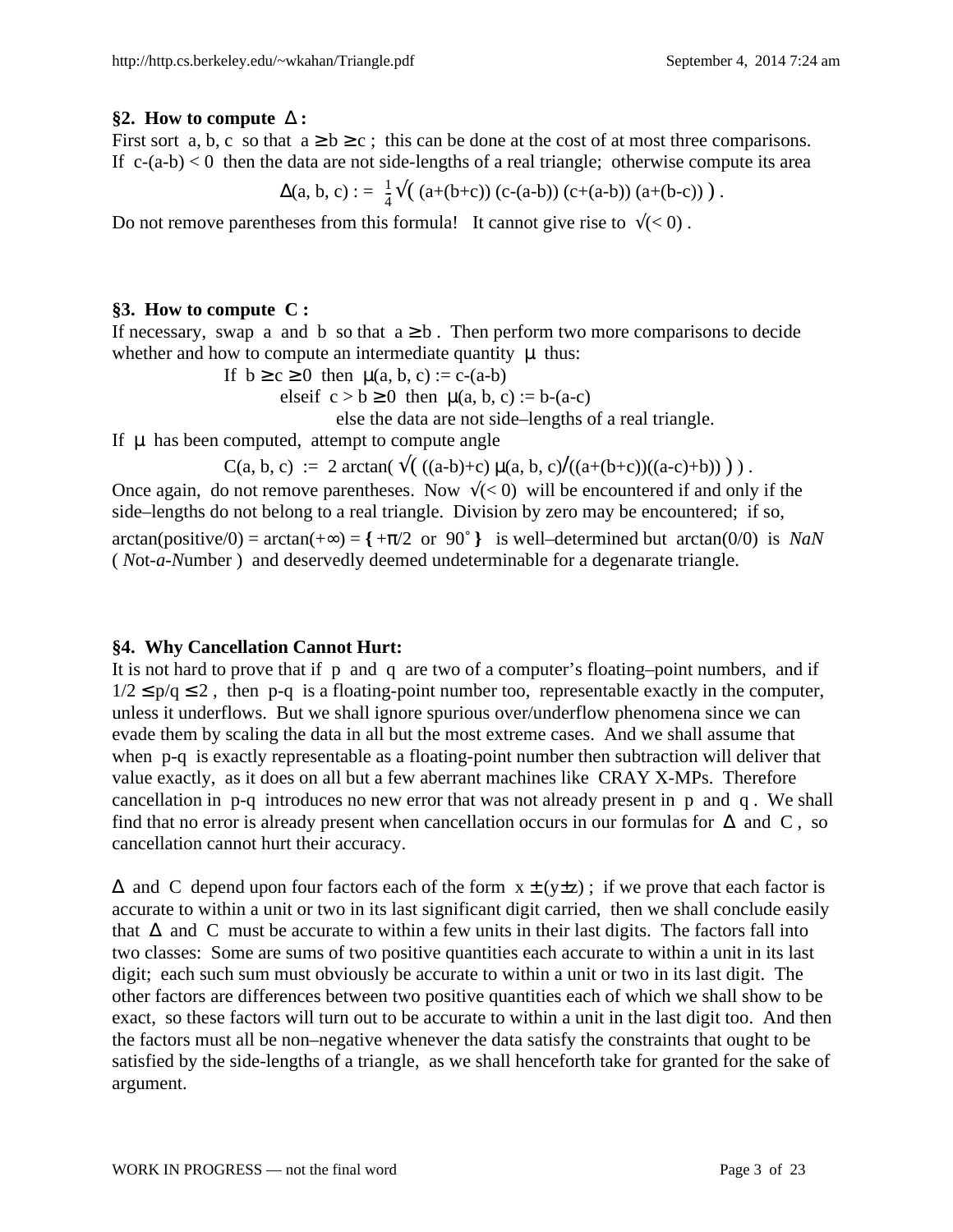Let us consider the factor  $\mu := \{c-(a-b) \text{ or } b-(a-c) \text{ according as } b \ge c \text{ or not}\}\.$  If  $b \ge c$ then  $c \le b \le a \le b+c \le 2b$ , so (a-b) must be exact. If  $b < c$  then either  $a < c$ , in which case  $\mu$  is an accurate sum of two positive quantities, or else  $a \ge c$  and then  $b < c \le a \le b+c < 2c$ , in which case  $(a-c)$  must be exact. In all these cases,  $\mu$  must be accurate within a unit or two in its last digit, as claimed. Similar reasoning copes with the factor  $(a-c)+b$  in the formula for C, and with the factor c-(a-b) in the formula for  $\Delta$ . All the other factors are sums of positive quantities.

When the data are not side-lengths of a real triangle, attempts to calculate  $\Delta$  or C encounter a negative factor that can be proved correctly negative despite roundoff even if it is inaccurate.

#### **§5. Examples:**

Table 1 below exhibits, for each set of data a, b, c, the values of  $\Delta$  and C calculated on an HP-15C into which was programmed ( with full respect for parentheses ) the formulas

$$
\Delta' := \sqrt{(s (s-a) (s-b) (s-c))} \text{ after } s := ((a+b)+c)/2,
$$
  
\n
$$
\Delta := \frac{1}{4} \sqrt{(a+(b+c)) (c-(a-b)) (c+(a-b)) (a+(b-c))} \text{ after sorting } a \ge b \ge c \text{ etc.},
$$
  
\n
$$
C' := \arccos(((a^2 + b^2) - c^2)/(2ab)),
$$
  
\n
$$
C' := 2 \arctan(\sqrt{((s-a) (s-b)/(s (s-c))})} \text{ after } s := ((a+b)+c)/2, \text{ and}
$$
  
\n
$$
C := 2 \arctan(\sqrt{((c+(a-b)) \mu/((a+(b+c))((a-c)+b))}))} \text{ after } \mu := c-a+b \text{ etc.}
$$

| a           | b           | $\mathbf{C}$ | Heron's $\Delta'$ | Accurate $\Delta$ | $C^{\prime\prime}$ $^{\circ}$ | $C'$ $\degree$       | Accurate $C^{\circ}$ |
|-------------|-------------|--------------|-------------------|-------------------|-------------------------------|----------------------|----------------------|
| 10          | 10          | 10           | 43,30127019       | 43.30127020       | 60                            | 60                   | 60                   |
| $-3$        | 4           | 2            | 2.905             | Error             | 151.045                       | 151.045              | Error                |
| 100000      | 99999.99979 | 0.00029      | 17.6              | 9,999999990       | $\mathbf{0}$                  | $2.02E-7$            | 1.145915591E-7       |
| 100000      | 100000      | 1,00005      | 50010.0           | 50002.50003       | $\mathbf{0}$                  | 5.73072E-4           | 5.72986443E-4        |
| 99999.99996 | 99999.99994 | 0.00003      | Error             | 1.118033988       | $\bf{0}$                      | <b>Error</b>         | 1.281172578E-8       |
| 99999.99996 | 0.00003     | 99999.99994  | <b>Error</b>      | 1.118033988       | 48.18968509                   | Error                | 48.18968510          |
| 10000       | 5000.000001 | 15000        | $\mathbf{0}$      | 612.3724358       | 180.000                       | 180.000              | 179.9985965          |
| 99999.99999 | 99999.99999 | 200000       | $\mathbf{0}$      | Error             | 180                           | 180                  | Error                |
| 5278.64055  | 94721.35941 | 99999.99996  | Error             | $\theta$          | <b>Error</b>                  | <b>Error</b>         | 180                  |
| 100002      | 100002      | 200004       | $\Omega$          | $\Omega$          | Error                         | 180                  | 180                  |
| 31622.77662 | 0.000023    | 31622.77661  | 0.447             | 0.327490458       | 90                            | 70.5                 | 64.22853824          |
| 31622,77662 | 0.0155555   | 31622.77661  | 246.18            | 245,9540000       | 90.00                         | 89,963187            | 89.96315276          |
| a           | b           | $\mathbf{C}$ | Heron's $\Delta'$ | Accurate $\Delta$ | $C^{\prime\prime}$ $^{\circ}$ | $C^{\prime}$ $\circ$ | Accurate $C^{\circ}$ |

**Table 1: Area** ∆ **and Angle C**

Digits known to be wrong are displayed **bold**. The HP-15C carries ten significant decimal digits. The formulas for  $\Delta$  and C were also programmed in BASIC into an HP-71B, which carries twelve significant digits, to confirm that the HP-15C calculated its values of ∆ and C ( in degrees ) correctly to at least nine significant digits.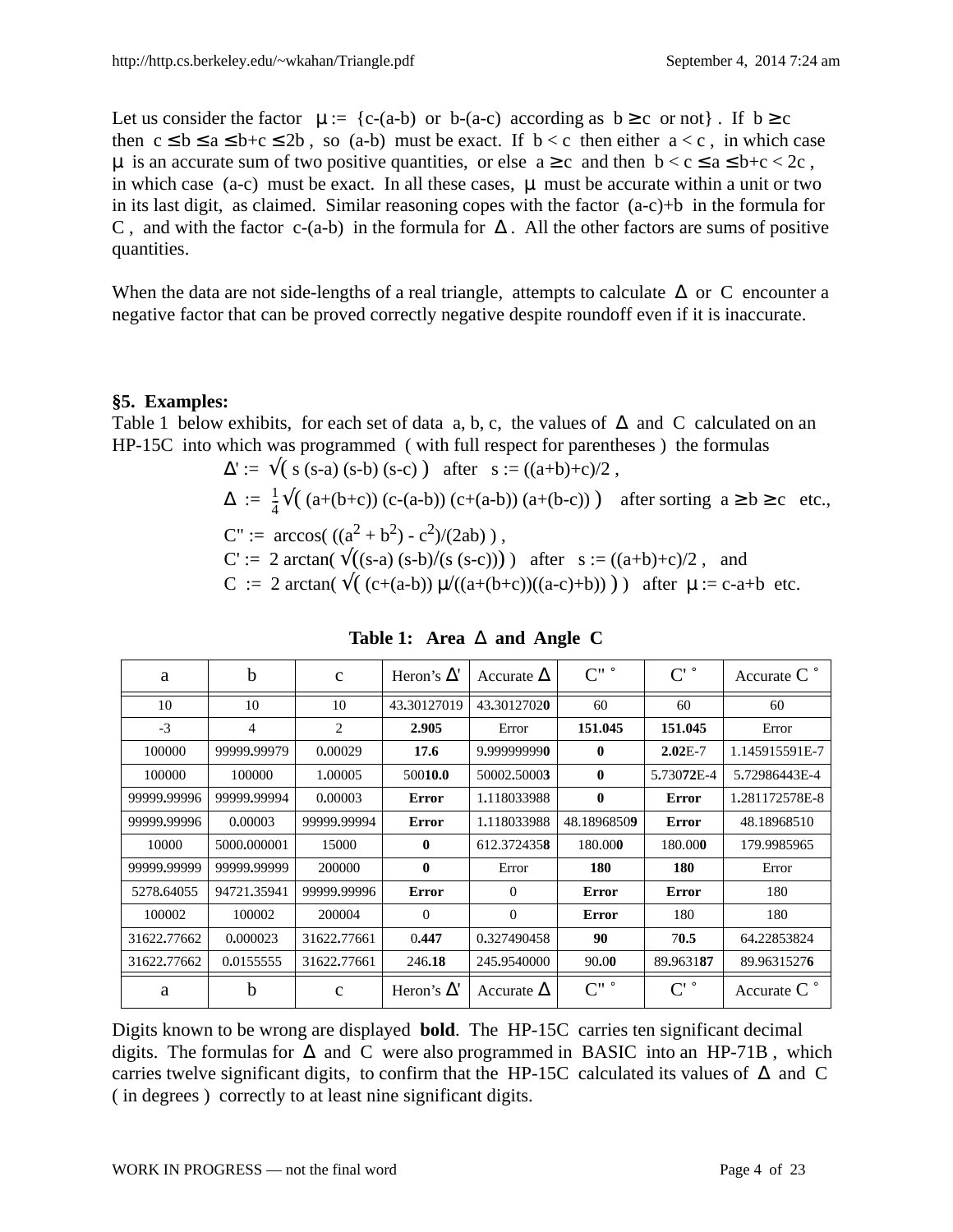#### **Example: Two Circles' Intersections**



Let d be the distance between the two intersections of two circles, one of radius a and another of radius b, with centers separated by a distance  $c \le a + b$ .

Then 
$$
d = 4 \cdot \Delta(a, b, c)/c
$$
.

As the distance c between centers increases from  $|a - b|$  to  $a + b$ , the distance d between intersections rises from 0 to its maximum  $2\cdot min\{a, b\}$  and falls back to 0. That maximum is reached when  $c = \sqrt{(a + b)}$ ; then if radii a and b are nearly equal the triangle with edge-lengths a, b, c becomes very narrow though they determine d relatively accurately.

When the circles are specified by their equations in Cartesian coordinates, equations like

$$
x^2 + y^2 - 2X_a \cdot x - 2Y_a \cdot y - A = 0,
$$

their centers and radii must be inferred from the equations' coefficients. For example, this circle's center is at  $(X_a, Y_a)$ , and its radius is  $a := \sqrt{(A + X_a^2 + Y_a^2)}$ . The circles' centers are separated by c :=  $\sqrt{(X_a - X_b)^2 + (Y_a - Y_b)^2}$ . Even if the accurate formula for  $\Delta(a, b, c)$  is used, roundoff that contaminates the computed lengths a, b, c can degrade the accuracy of d when the circles are almost tangent, in which case the edge-lengths a, b, c belong to an almost degenerate triangle. Only if d is relatively tiny is degradation severe. It is unavoidable if the equations' coefficients come contaminated by roundoff already. If not, the simplest expedient is to perform all computations in arithmetic at least twice as precise as holds the coefficients. If arithmetic that precise is unavailable, some differences that would mostly cancel may be worth computing in tricky ways. For example,

a - b =  $((A - B) + (X_a - X_b)(X_a + X_b) + (Y_a - Y_b)(Y_a + Y_b))/(a + b)$ is worth trying when a and b are both much bigger than c .

Problem 23 on pp. 152-3 of *Floating-Point Computation* by Pat H. Sterbenz (1974, Prentice-Hall, New Jersey) concerns Cartesian coordinates of two circles' intersections computed using the accurate formula for  $\Delta(a, b, c)$ , but not the foregoing tricky difference.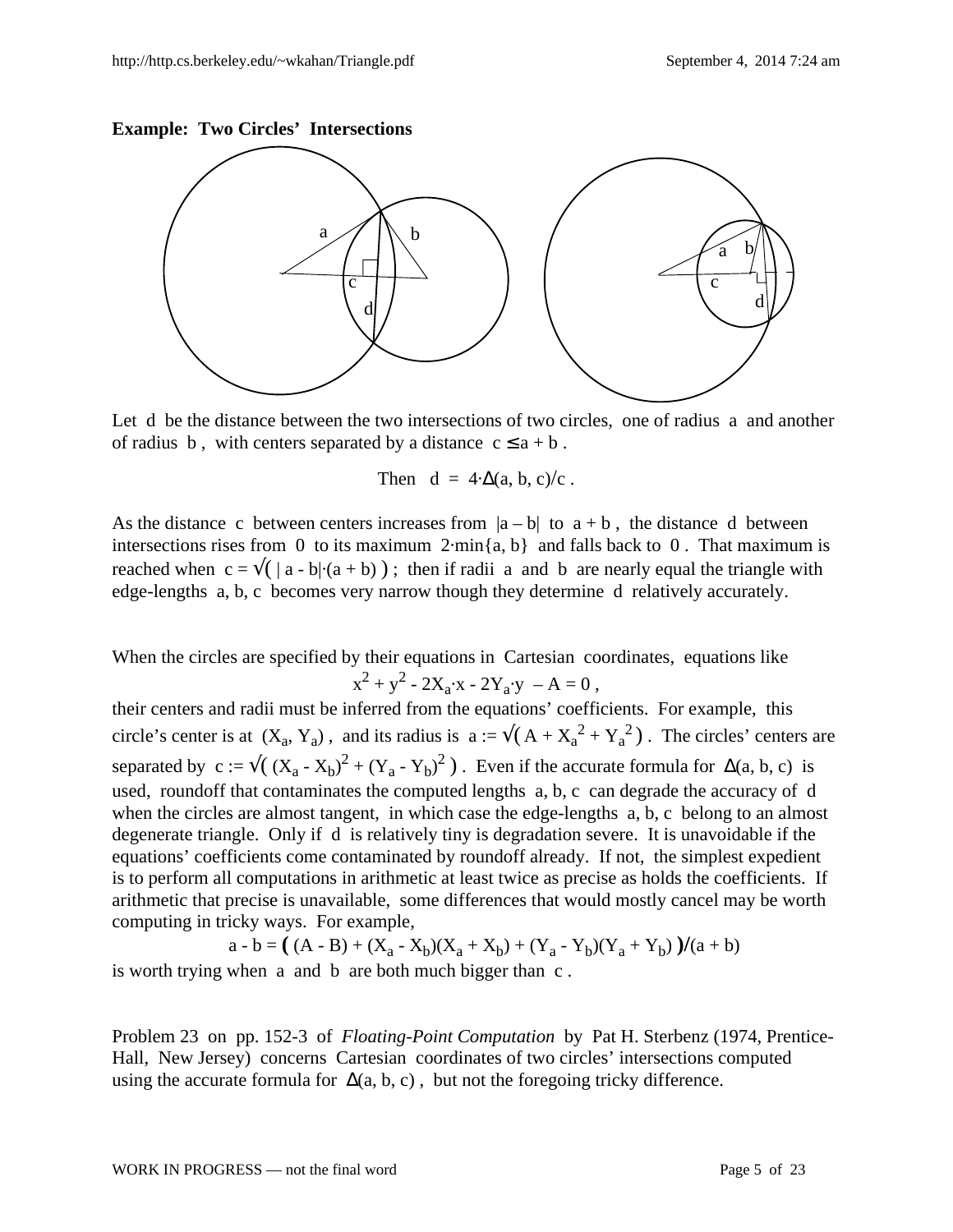#### **§6. Opposite Side c and Adjacent Angle B :**

Two more formulas for other elements of a triangle are discussed below. One formula computes the length of side c opposite angle C . The other formula computes angle B given two sides a and b and non–included angle A . The formulas usually printed in texts and handbooks ( like pp. 341-2 & 354 of *Math. Tables from Handbook of Chem. and Phys.* 11th ed. (1959) Chem. Rubber Publ., Cleveland ) become numerically inaccurate under certain circumstances. Better formulas are presented below.

### **§7. How to compute c :**

If c is too much smaller than a and b, roundoff spoils the usual textbook formula for side– length c :=  $\sqrt{(a^2 + b^2 - 2 a b \cos C)}$ . A small change turns it into an always accurate formula c :=  $\sqrt{(a-b)^2 + 4ab \sin^2(C/2)}$ .

#### **§8. How to compute B :**

Given two sides a and b and a non–included angle A between 0 and 180˚ , texts usually invoke the "Law of Sines,"  $sin(B)/b = sin(A)/a$ , to obtain the other non–included angle  $B := \arcsin((b/a) \sin A)$ .

But this is sometimes ambiguous; when  $A < 90^\circ$  and  $a < b$ , this other angle could as easily be 180˚-B as B . And no other non–included angle B exists at all when either

 $a < b \sin A$  and  $A \le 90^\circ$ , or  $a < b$  and  $A \ge 90^\circ$ ; in the latter case the foregoing formula for B can produce a plausible but spurious result. Since no subtractive cancellation can occur in it, the formula's ability to lose accuracy may come as a surprise. It can lose up to half the figures carried when B is too close to 90°. Some of that loss is avoidable when A is close to 90˚ too, but only by the use of a better procedure. The idea behind a better procedure is to select, in a data–dependent way, the least inaccurate from a list of algebraically equivalent but numerically non–fungible formulas like these:

$$
B_S(a, A, b) := \arcsin((b/a) \sin A);
$$
  
\n
$$
B_T(a, A, b) := A + 2 \arctan((b-a)/((a/\tan A) + \sqrt{((a/\tan A)^2 - (b-a)(b+a)})),
$$
  
\n
$$
:= 0 \text{ if } A = 0, \text{ regardless of a};
$$

$$
B_C(a,A,b) := \arccos(\sqrt{(b \cos A)^2 + (a-b)(a+b)})/a);
$$

A selection is effected by the following conditional assignments:

 $B_2(A,X) :=$  if  $A > 90^\circ$  then NaN else the *pair* of angles  $\{ X, 180^\circ - X \}$ ;  $B_b(a,A,b) := if \ b-a < a \ then \ B_T(a,A,b) \ else \ B_S(a,A,b) ;$  $B_A(a,A,b) := if (A \ge 90^\circ \text{ and } (b/a) \sin A \ge 0.756) then B_C(a,A,b)$ else if  $(A < 90^\circ$  and  $(b/a) \ge 0.756$ ) then  $B_T(a,A,b)$  else  $B_S(a,A,b)$ ;  $B(a, A, b) :=$  if  $a < b$  then  $B_2(A, B_b(a, A, b))$  else  $B_A(a, A, b)$ .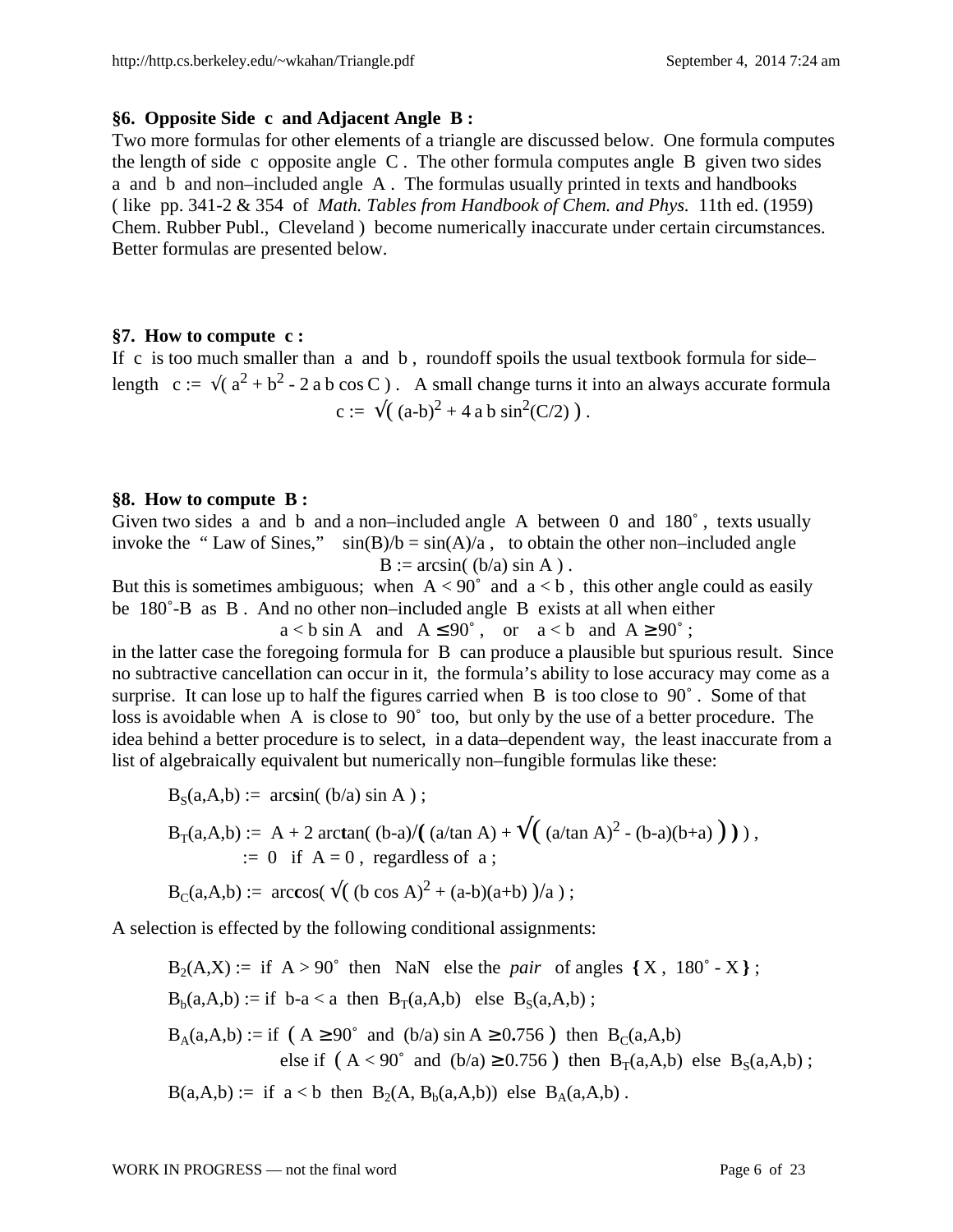Why the final selection  $B(\ldots)$  is better than the first for calculating B takes a lot of explaining of which only a little will be done here. First switch from degrees to radians ( $\pi$  radians = 180°) to make derivatives simpler; only the constants 30˚ , 90˚ and 180˚ have to be replaced by  $\pi/6$ ,  $\pi/2$  and  $\pi$  above. Then let æ stand for any tiny positive quantity not much bigger than a rounding error in a number near  $\pi/2$ . On the HP-15C, which rounds to 10 sig. dec.,  $\alpha$  is a modest multiple of  $5/10^{10}$ . On most computers and calculators a number roughly like  $\infty$  can be obtained from the expression  $|3(4/3 - 1) - 1|$  evaluated after "4/3" has been rounded to the working precision of the machine's floating–point arithmetic. We assume initially that  $\infty$  is so tiny that approximations like ∂ƒ := ƒ(x+∂x)-ƒ(x) ≈ ƒ**'**(x) ∂x obtained through the Differential Calculus are satisfactory provided both ∂ƒ and ∂x are of the order of æ . Later this proviso will be relaxed somewhat to accommodate perturbations ∂x of the order of √æ .

Because of roundoff, we expect the computed value of  $(b/a)$  sin A to be  $(1 \pm \alpha)((b/a) \sin A)$ in formula B<sub>S</sub>; then this formula would deliver B +  $\partial B$  := arcsin((1±æ) sin B) instead of B, with error  $\partial B \approx \pm \infty$  tan B except for terms that are negligible so long as  $\infty$  tan  $B \ll \sqrt{\infty}$ . On the other hand, when a > b formula B<sub>C</sub> delivers B+∂B := arccos((1±æ) cos B), whence  $\partial B \approx \pm \infty$  cot B; this explains why formula B<sub>C</sub> is better when B is close to  $\pi/2$  (or 90°), and  $B_s$  is better when B is close to 0. But internal cancellation degrades the accuracy of  $B_c$ when  $a < b$ , in which case its error turns out to be roughly  $\partial B \approx \pm \infty$  cot<sup>2</sup>(A) tan(B), which is usually worse than the error in another formula  $B_T$ .

When  $a \leq b$  and  $A < \pi/2$  (or 90°), the error that formula  $B_T$  suffers turns out to be roughly  $\partial B \approx \pm \infty \sin(B-A) \cos(A)/\cos(B)$ . This is much smaller than the uncertainty in B<sub>S</sub> when A is close to B or close to  $\pi/2$ . When  $a \ge b$  and  $A < \pi/2$  the error that formula  $B_T$ suffers is about  $\pm \alpha \sin(A-B)$ , which is smaller than the uncertainty in  $B_s$  provided B is not much smaller than A. Because  $B_T$  costs more to compute, it is used only when it is substantially less uncertain than  $B_S$ .

When  $a < b$  sin A within a few rounding errors, arcsin(> 1) occurs in B<sub>S</sub> and  $\sqrt{(} < 0)$  in B<sub>T</sub> to signal that no angle B exists. Finally,  $B_2(\ldots)$  copes with cases when  $B(\ldots)$  can take two values B' and B" , or none. ( Recall that " *NaN* " stands for " *N*ot *a N*umber.")

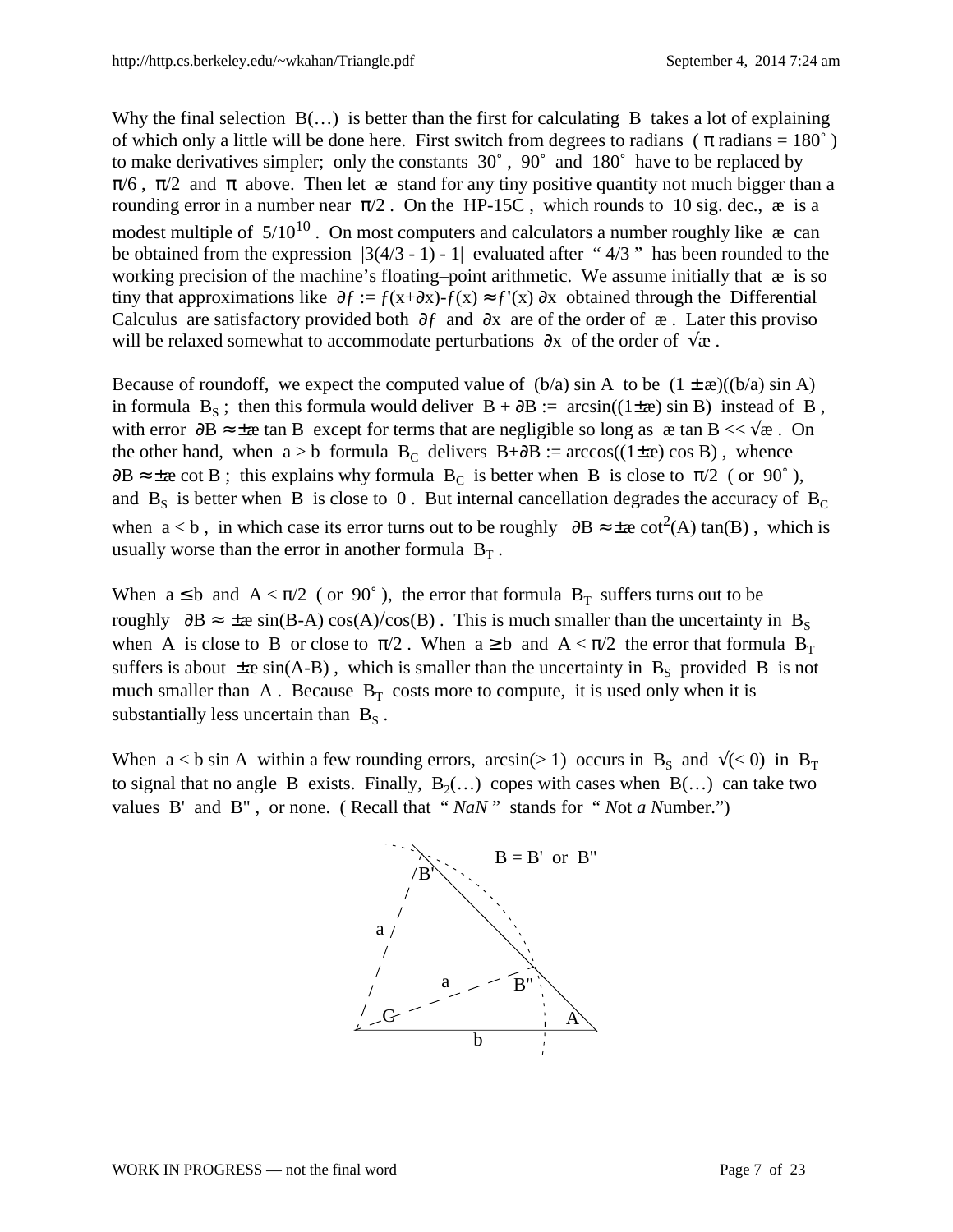## **§9. How Accurate is B ?**

Table 2 compares results from  $B(a, A, b)$  and the classical formula  $B<sub>S</sub>(a, A, b)$ , obtained on an HP-15C carrying 10 sig. dec., with correct values of B computed carrying at least 30 sig. dec. When B takes two values only the smaller is displayed. Data {a,A,b} has been selected to show how narrow is the range of data at which the formulas in question lose accuracy more than slightly. Digits known to be wrong are displayed **bold**; *italicized* values are anomalous.

| a            | $\mathbf b$    | $A^{\circ}$ | True B°     | $B(a, A, b)^{\circ}$ | $B_S(a,A,b)^\circ$ |
|--------------|----------------|-------------|-------------|----------------------|--------------------|
| 3            | 17             | 10          | 79.73894317 | 79.73894326          | 79.73894326        |
| 3            | 17             | 10.16424862 | 89.99895044 | 89.9992              | 89.9992            |
| 0.9999999998 | $\overline{2}$ | 28          | 69.87481897 | 69.87481894          | 69.87481894        |
| 0.9999999998 | $\overline{2}$ | 29.9916     | 88.70873768 | 88.7087373           | 88.7087373         |
| 0.9999999998 | $\overline{2}$ | 29,99999999 | 89.99918045 | 89.9984              | 89.9984            |
| 0.9999999998 | $\overline{2}$ | 30          | <b>NaN</b>  | 90                   | 90                 |
| 1            | $\overline{2}$ | 30          | 90          | 90                   | 90                 |
| 0.9999999999 | 1.999999999    | 30.00000001 | 89.99919909 | 89.9987              | 89.9991897         |
| 0.9999999999 | 1.999999999    | 30          | 89.99837943 | 89.9987              | 89.9982            |
| 0.9999999999 | 1.999999999    | 29.9916     | 88.70873615 | 88.70873600          | 88.70873604        |
| 0.9999999999 | 1,999999999    | 28          | 69.87481888 | 69.87481890          | 69.87481886        |
| 18817        | 21728          | 59.9        | 87.42569088 | 87.42569084          | 87.4256913         |
| 18817        | 21728          | 60          | 89.99695511 | 89.9971              | 89.9972            |
| 38620        | 38673          | 86.9        | 89.21861758 | 89.21861758          | 89.2186177         |
| 38620        | 38673          | 87          | 89.99935642 | 89.9993559           | 90.000             |
| 4,999999999  | 5.000000001    | 88.3        | 88.30000077 | 88.30000077          | 88.29999996        |
| 4.999999999  | 5.000000001    | 89.99827    | 89.99939448 | 89.99939448          | 89.99819           |
| 4,999999999  | 5.000000001    | 89,999007   | <b>NaN</b>  | <b>NaN</b>           | 89.9992            |
| 5            | 5              | 89.999007   | 89.999007   | 89.999007            | 89.9992            |
| 8.000000001  | 7.999999999    | 89,999007   | 89,99837906 | 89,99837906          | 89.9986            |
| 8.000000001  | 7.999999999    | 90.000993   | 89.99837906 | 89.99837906          | 89.9986            |
| 8.000000001  | 7.999999999    | 91          | 88.99999918 | 88.99999918          | 88,9999995         |
| 8.000000001  | 7.999999999    | 5.739170509 | 5.739170508 | 5.739170508          | 5.739170512        |
| a            | b              | $A^{\circ}$ | True B°     | $B(a,A,b)^\circ$     | $B_S(a,A,b)^\circ$ |

**Table 2:** Angle B, New Formula  $B(...)$  vs. Classical  $B_S(...)$ 

Though more accurate than  $B_S(...)$ , apparently  $B(...)$  can lose about half the figures carried. This is the worst that can happen, and it happens only when A is noticeably less than 90° and B is much nearer 90°, very nearly a double root of the equation  $sin(B)/b = sin(A)/a$  that B must satisfy. This deterioration illustrates an important general principle:

> Nearly double roots are much more sensitive than well isolated simple roots to perturbations like those due to roundoff.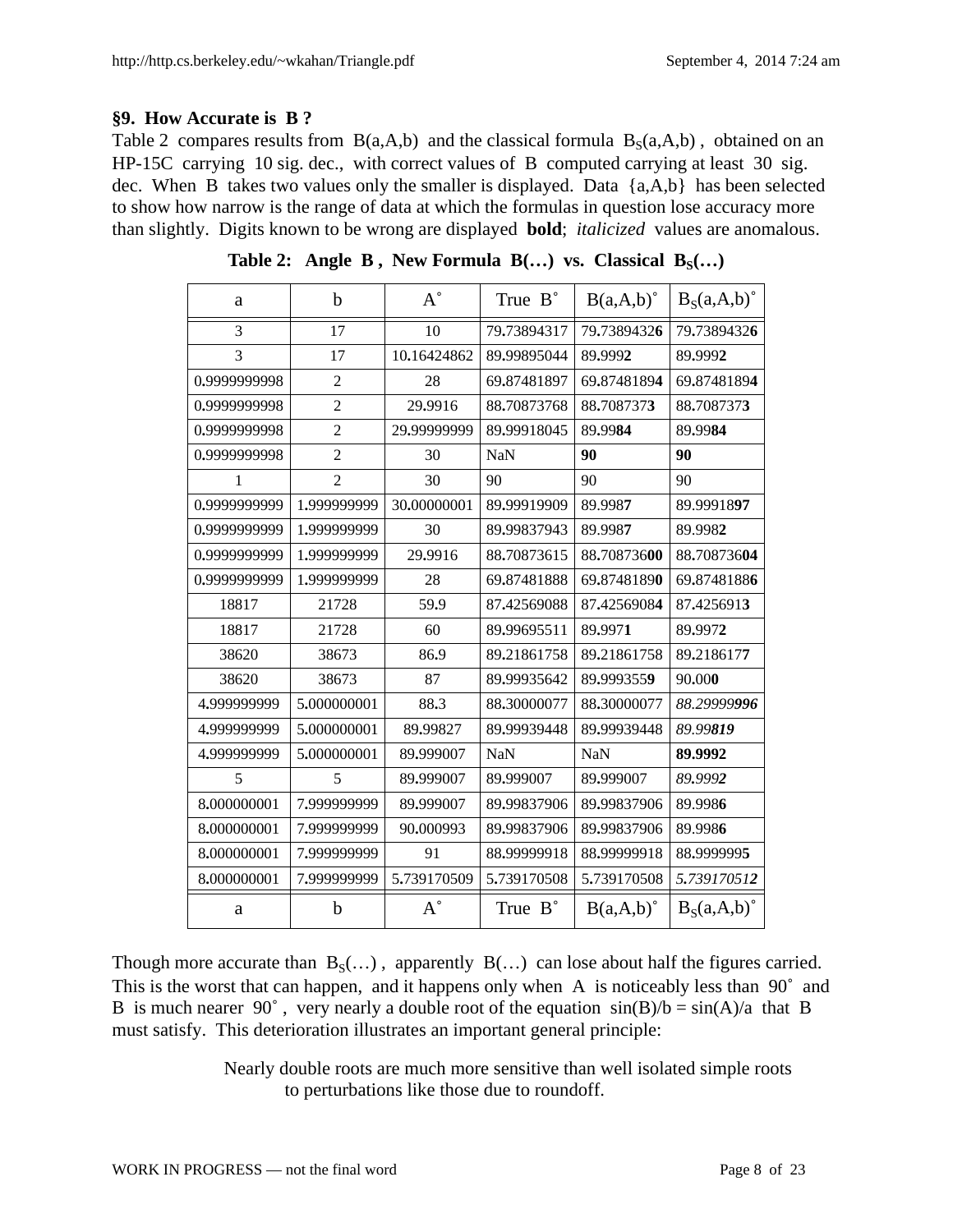When an equation  $f(z) = 0$  has a simple root z (which means that the derivative  $f'(z) \neq 0$ ), changing f slightly to  $f + \partial f$  changes z to a root z+ $\partial z$  satisfying  $(f + \partial f)(z + \partial z) = 0$ , whence it follows that  $\partial z \approx -\partial f(z)/f'(z)$  if  $\partial f$  is tiny enough that terms of order  $(\partial f)^2$  can be ignored. But when z is a double root (when  $f(z) = f'(z) = 0 \neq f''(z)$ ) then, depending upon the sign of ∂ƒ , equation (ƒ+∂ƒ)(z+∂z) = 0 has either no real root or two with ∂z ≈ ±√(2|∂ƒ(z)/ƒ**"**(z)|) . If z is almost a double root, min{ |∂ƒ/ƒ**'**(z)|, √(2|∂ƒ/ƒ**"**(z)|) } turns out to be an approximation of |∂z| adequate for our purposes.

Suppose  $\partial f$  is due to roundoff, and therefore proportional to quantities like  $\infty$ . Then the error ∂z induced in a nearly double root cannot be bigger than something proportional to  $\sqrt{\alpha}$ , which explains why at most about half the figures carried to compute z can be lost. (Similarly a nearly triple root could lose at most about two thirds the figures carried, and so on.)

Induced error ∂z can be diminished in only two ways. One carries more figures to reduce æ . The other replaces " $f(z) = 0$ " by an equivalent equation with the same root(s) z and smaller rounding errors relative to its first and second derivatives. For instance, a double root of "  $f(z) = 0$ " is a simple root of " $f'(z) = 0$ "; therefore a nearly double root z of " $f(z) = 0$ " must make ƒ**'**(z) small. Whenever ƒ satisfies a known differential equation it can be used to replace " $f(z) = 0$ " by an equivalent equation " $f'(z) = ...$ " with the same root z but with possibly smaller rounding errors. Otherwise a better replacement for ƒ may be hard to find.

Such a replacement turns  $sin(B) = (b/a) sin(A)$  into  $cos(B) = \sqrt{(a-b)(a+b) + (b cos(A))^2}/a$ advantageously when a/b exceeds 1 slightly and A is near 90 $^{\circ}$ . This yields B<sub>C</sub>(a,A,b) which, as we have seen, is then accurate in all but the last digit carried under circumstances when the original equation's  $B_S(a, A, b)$  could lose up to half the figures carried.

Formula  $B_T$  is harder to explain. It was found by a search for a formula that roundoff does not prevent from honoring a well-known geometrical theorem:  $sign(B-A) = sign(b-a)$ . Whenever  $b = a$ , such a formula must deliver  $B = A$  exactly despite roundoff. Neither  $B_s$  nor  $B_c$  can do this for every  $A < 90^\circ$ ; four instances where  $B_s$  violates the theorem appear in *italics* in the last column of Table 2. The simplest (not the first) formula found to fit the bill is  $B_T$ . Though complicated, it solves an equation  $tan((B-A)/2) = (b-a)/...$  whose rounding errors are attenuated by a factor roughly proportional to |B-A| when it is small regardless of whether B is nearly a double root, as it is when A is near 90° too. A double root's proximity spoils  $B_T$ far less than it spoils our other two formulas when  $A < 90^\circ$  and  $a/b$  is a little less than 1.

Our three formulas' uncertainties due to roundoff are summarized in Table 3 below, in which æ stands for an unknown quantity not much ( not five times ) bigger than a rounding error in numbers near  $\pi/2$ . (To specify  $\alpha$  more precisely would require tedious attention to details.) Combining the table with a little additional analysis leads to the following conclusions:

Classical formula  $B_S(a,A,b)$  can be in error by

 $\pm (180^{\circ}/\pi)$  min{ æ tan(B),  $\sqrt{2\pi}$ }.

Better formula B(a,A,b) is in error only in its last digit when  $a \ge b$ , and otherwise by  $\pm (180^\circ/\pi) \cos(A) \min\{ \frac{\text{e} \sin(B-A)}{\cos(B)}, \sqrt{\text{e}} \}.$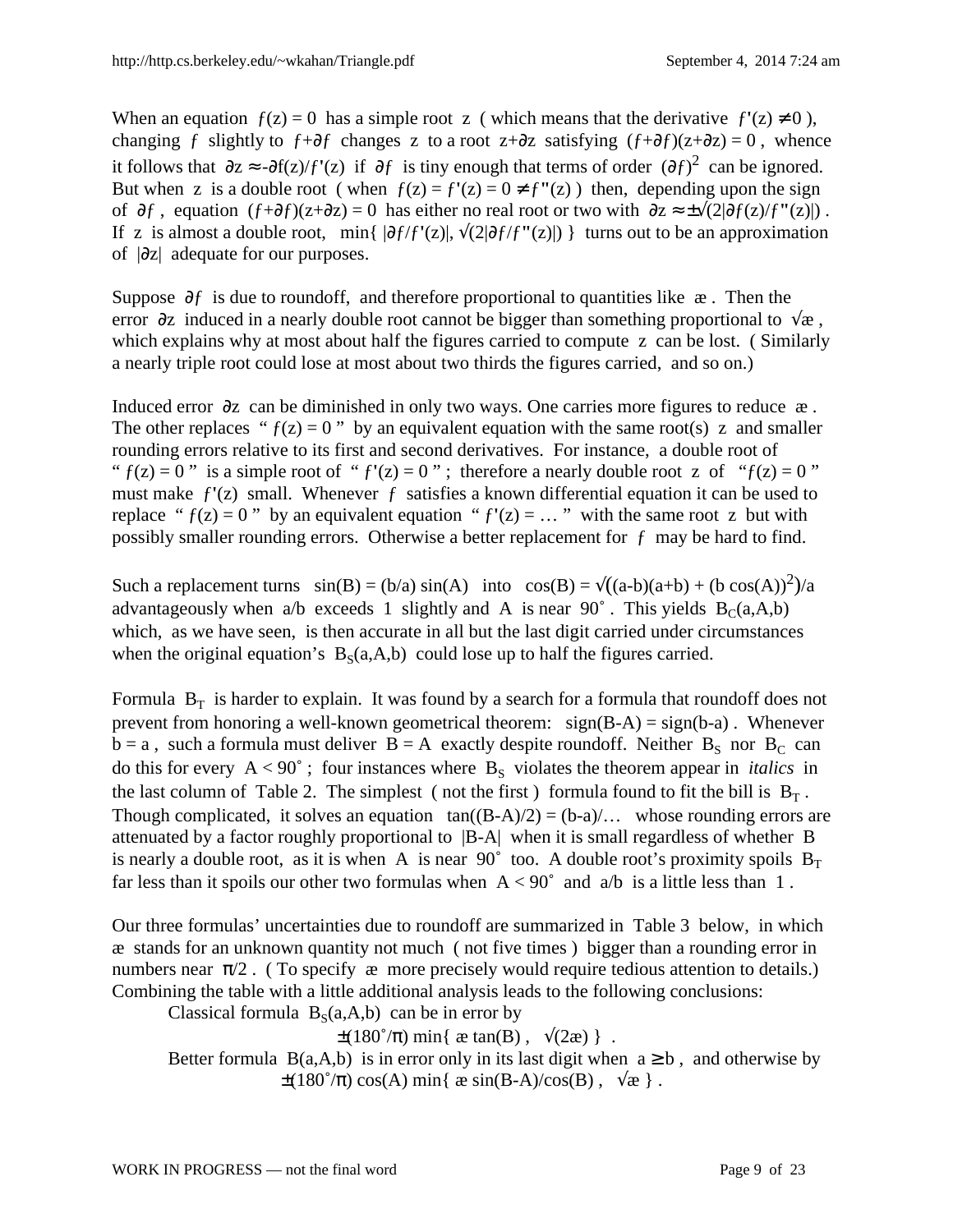| Formula            | Conditions                   | $\pm(\pi/180^\circ)$ ( $\partial$ B/æ)                         |
|--------------------|------------------------------|----------------------------------------------------------------|
| $B = BS(a,A,b)$    |                              | $min\{\tan(B), \sqrt{2}/x\}\$<br>(not used if $B/A$ is near 1) |
| $B = B_T(a,A,b)$   | $a \leq b \& A < 90^\circ$   | $min\{sin(B-A)/cos(B), 1/\sqrt{x}\}cos(A)$                     |
|                    | $a \geq b \& A < 90^{\circ}$ | (not used if B/A is too small)<br>$sin(A-B)$                   |
| $B = B_C(a, A, b)$ | a < b                        | $min{cot2(A) tan(B), }$<br>(never used)                        |
|                    | $a \geq b$                   | (not used if $A < 90^\circ$ or $B < 49^\circ$ )<br>$\cot(B)$   |

**Table 3: Uncertainty** ∂**B due to Roundoff æ**

# **§10. Must the Classical Formulas be Amended ?**

Despite their occasional vulnerability to roundoff, the classical trigonometric formulas for Δ, C, c and B have served mankind for millennia without complaint. They are propagated by popular software like MathCAD® from MathSoft, Cambridge Mass. No text recommends their replacement nor mentions the better formulas presented here. Why fix what ain't broken?

Actually the classical formulas are broken, but so slightly as to escape notice in most instances. These formulas' defects afflict only extreme configurations:

- The triangle is too nearly degenerate too needle-like or
- The computed angle B is too nearly a right angle.

Such configurations arise infrequently, and when they do arise the formulas' errors may still go uncorrected for any of a number of reasons:

- Erroneous results are difficult to notice without correct results for comparison.
- Errors may be truly negligible if enough extra figures were carried during computation.
- Errors may be deemed " No worse than the data deserve " because of a mistaken doctrine. The last two reasons require explanation.

The accuracy of computation depends upon ( and is usually less than) its " precision," which is the number of digits carried when arithmetic operations get rounded off. Nowadays floating– point numbers are stored in the memories of computers and calculators with a fixed number of " significant digits " that depends upon the machine and, to a lesser extent, upon the kind of software in use. For instance, the HP-15C calculator stores 10 sig. dec. Most computers' hardware supports two or three of the standard binary floating–point formats named in Table 4 along with their wordsizes and precisions. The third format, unsupported by some computers, may be inaccessible on others for lack of support by a programming language or its compiler.

| Format                         |        | Name in $C$   Name in Fortran   Wordsize   Sig. Bits   Sig. Dec. |                 |           |             | $\approx$ $\approx$ |
|--------------------------------|--------|------------------------------------------------------------------|-----------------|-----------|-------------|---------------------|
| Single Precision:              | float  | $REAL*4$                                                         | 4 Bytes         | 24        | $6 - 9$     | $1.2/10^7$          |
| Double Precision:              | double | $REAL*8$                                                         | 8 Bytes         | 53        | $15 - 17$   | $2.2/10^{16}$       |
| Double-Extended: 1 long double |        | $REAL*10+$                                                       | $\geq 10$ Bytes | $\geq 64$ | $> 18 - 21$ | $\leq 1.1/10^{19}$  |

**Table 4: Formats of IEEE Standard 754 for Binary Floating-Point Arithmetic**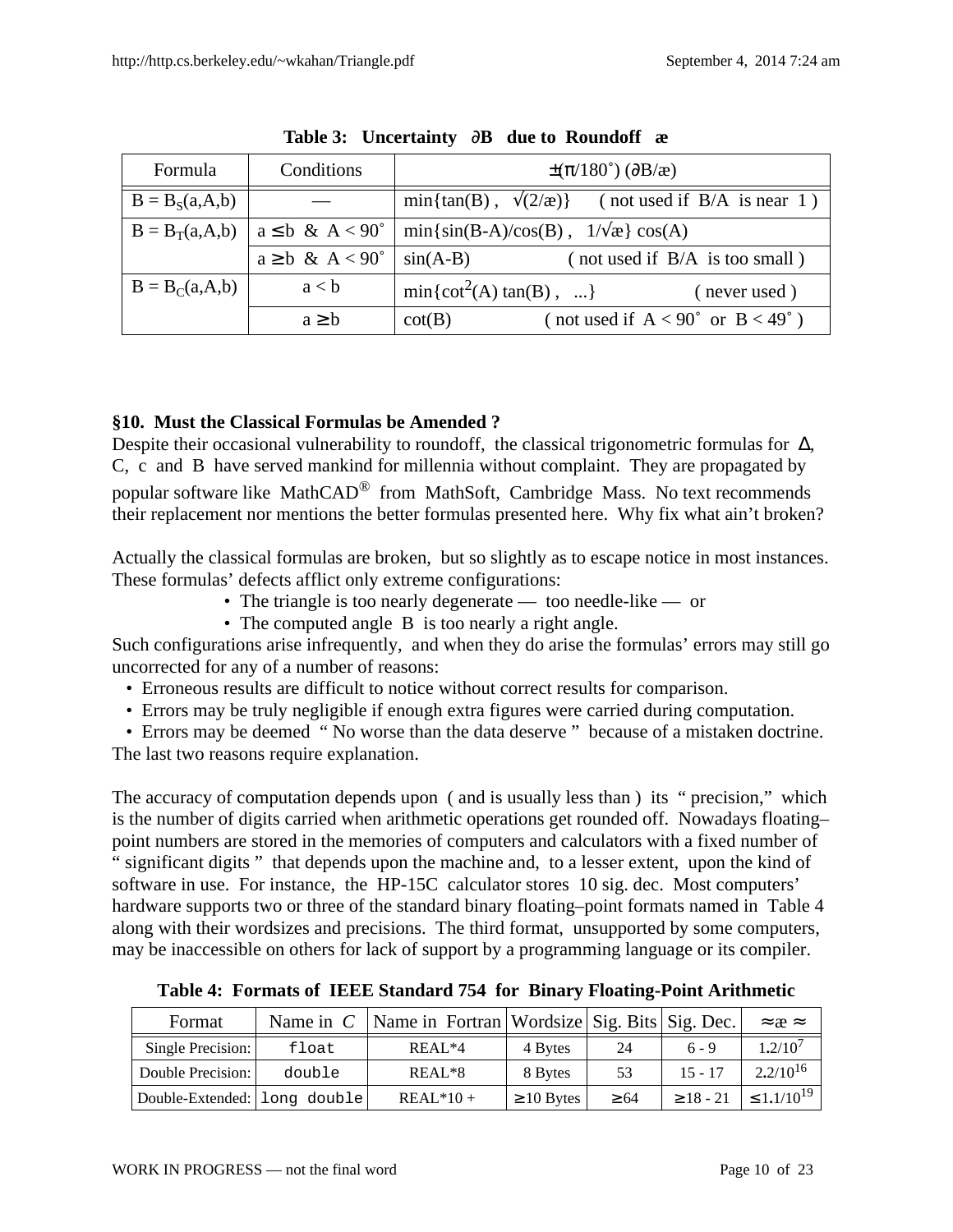Today most programming languages match the precision to which arithmetic is rounded with the precision to which arithmetic operands and results are stored in memory. This is not a Law of Nature; it is a Rule of Thumb inherited from the era of slide rules and promoted to a Law of Language by mistake. In the early 1960s, when compilers had to be simple to fit into the small memories computers had then, compiler writers rationalized this over–simplified way of evaluating expressions by misapplying pejorative terms like " numerical instability " and " ill– condition " that were coming into vogue then. Rather than blame results spoiled by roundoff upon the way compilers evaluated expressions, we were to blame bad results upon bad data or bad algorithms. An algorithm stood convicted of numerical instability if it could be replaced by a new algorithm at least about as fast and accurate as the old for all data, and good for all data for which the old algorithm was bad. By this criterion, the classical formulas for  $\Delta$ , C and c are unstable. Were no better algorithm known, the data could be convicted of ill–condition if end–figure perturbations in the data changed at least the last several digits of *correct* results. By this criterion, needle–like triangles are mostly ill–conditioned data for  $\Delta$ , C and c; and for B the ill–conditioned triangles are those that have too nearly a right angle at B .

How far can we trust a chain of reasoning that tells us to condemn right–angled triangles?

The chain has three weak links. First is the assumption that arithmetic precision should match the precision of operands in memory. Actually arithmetic precision is a means to an end and therefore should ideally be chosen with a view to its consequences: Choose enough precision, from what is available with adequate speed, to obtain results of adequate accuracy from the algorithm selected. Occasionally, as we shall see, the required arithmetic precision will exceed the precision of operands in memory. When the required precision is too difficult to ascertain, a prudent policy is to use the widest arithmetic precision available without much loss of speed.

The second weak link is the assumption that unstable algorithms should never be used. There is some truth to this; many an algorithm is useless because it is too inaccurate for practically all data. The classical formulas for ∆, C, c and B are different; they are excessively inaccurate for a fraction of their data so tiny that most computer users will never encounter it and most of the rest will never notice. It's not an unusual situation. Gaussian Elimination without pivotal exchanges is like that; it solves systems of linear equations, solving some quite inaccurately though they are otherwise innocuous. This notoriously unstable algorithm is used anyway ( and not just to solve diagonally dominant systems known to be safe ) whenever the computational costs of pivotal exchanges would be too burdensome. Intolerable inaccuracy, detectable from dissatisfied equations, occurs rarely because elimination is performed carrying rather more precision than would suffice if pivotal exchanges were used; every additional decimal digit of precision carried reduces the incidence of intolerable inaccuracy by a factor near 1/10 .

Similarly, the tiny fractions of their data for which the classical formulas for  $\Delta$ , C, c and B are intolerably inaccurate can be attenuated by carrying more digits during arithmetic operations. The attenuation factor is typically 1/10 for every additional decimal digit of precision carried. This factor depends upon three assumptions. One is that the data is distributed randomly and not too nonuniformly. Second, the data's distribution does not change when precision changes. Third, inaccuracy arises from a cancellation–like singularity of the simplest and most common kind but still too complicated to describe fully here. This third assumption is invalid for B .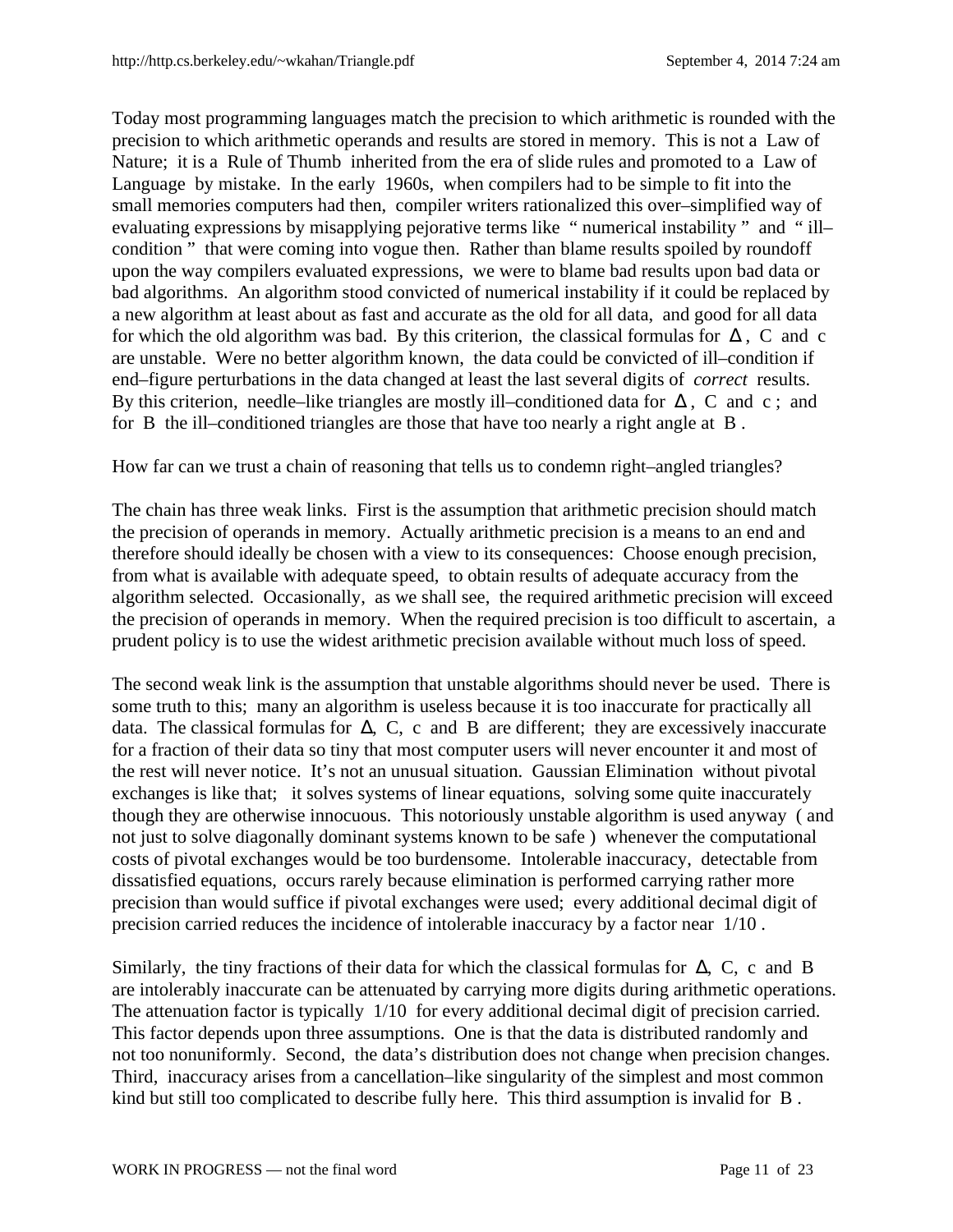# **§11. What Extra Precision Does for B :**

Provided the data {a,A,b} is distributed in advance and not too nonuniformly, the fraction of data for which the classical formula  $B_s(a,A,b)$  is intolerably inaccurate shrinks by a factor near 1/100 ( not 1/10 ) for every additional decimal digit carried during computation. Carrying three extra decimal digits attenuates the fraction by a factor near  $1/10^6$ , and so on, until half the precision carried exceeds both the data's precision and the accuracy desired in the result. Beyond that doubled precision,  $B_s(a, A, b)$  delivers the desired accuracy for almost all data, all except data less than a rounding error away from the boundary beyond which no real B exists. The better formula B(a,A,b) enjoys the same rapid attenuation starting from a smaller fraction of data. Since this rapid attenuation may come as a surprise, it deserves to be explained.

Revert again to radians instead of degrees, and suppose we wish to compute B with a tiny error smaller than B using classical formula  $B_s(a,A,b)$ . Unless  $\sqrt{(2\alpha)} < \beta$  already, the error æ tan(B) is too big just when  $tan(B) \geq \frac{B}{\alpha}$ . This is tantamount to  $csc^2(B) \leq 1 + (\frac{\alpha}{\beta})^2$  and, because  $sin(B) = (b/a) sin(A) \le 1$ , places the data  $\{a, A, b\}$  into a region where  $\sin(A) \le a/b \le \sin(A) \sqrt{(1 + (x/\beta)^2)}$ 

must be satisfied. This region's width, and therefore its volume, approaches zero like  $x^2$ , which explains the rapidity of attenuation. (A slightly messier argument leads to the same conclusion for  $B(a, A, b)$ .) When half the precision of the arithmetic exceeds the precision of the data and the desired accuracy, the error in  $B_s(a,A,b)$  cannot be worse than  $\sqrt{2a}$  <  $\beta$ , which is small enough, unless the computed value  $(1 \pm \infty)$  (b/a)  $\sin(A) > 1 \ge (b/a) \sin(A)$  in which case the result will be an error message instead of B. This can occur only if one end– figure perturbation in the stored data could render B nonexistent. ( In some applications this boundary case deserves to be detected and assigned the result  $B := \pi/2$  (or 90°) by fiat.)

The phenomenon just explained, attenuation of risk by 1/100 per extra decimal digit, occurs more often than is generally appreciated, usually associated with nearly double roots and with some optimization problems. Every extra decimal digit attenuates risk by 1/10 for most other problems. Were such risk reduction appreciated more widely, naive numerical computation might be less hazardous than it is now under current programming language standards.

For instance take the computer language *C* . In the 1970s this language evaluated all floating– point expressions in double regardless of the formats, float or double, of arithmetic operands. Doing so was easier and ran faster on the computer, a DEC PDP-11, on which *C* was first developed. Programmers whose data and results were preponderantly floats were mostly unaware of the extent to which *C*'s floating–point semantics all but guaranteed the reliability of their computations. By the mid 1980s the dismal politics of computer language standardization had undermined that reliability by allowing " new " semantics that forced the precisions of arithmetic and operands to match. A few computers ran faster this way. Most computers installed today, AMD–Cyrix–Intel–based PCs and Power-PC/Power-Macs and old 680x0-based Macs, run faster the old way and get better results than when they are forced to abide by the newer semantics. Numerical software, compiled to take full advantage of their floating–point hardware, would run more reliably on these than on other machines. That may happen some day if a proposed revision, C9X, to the ANSI C standard is ever adopted.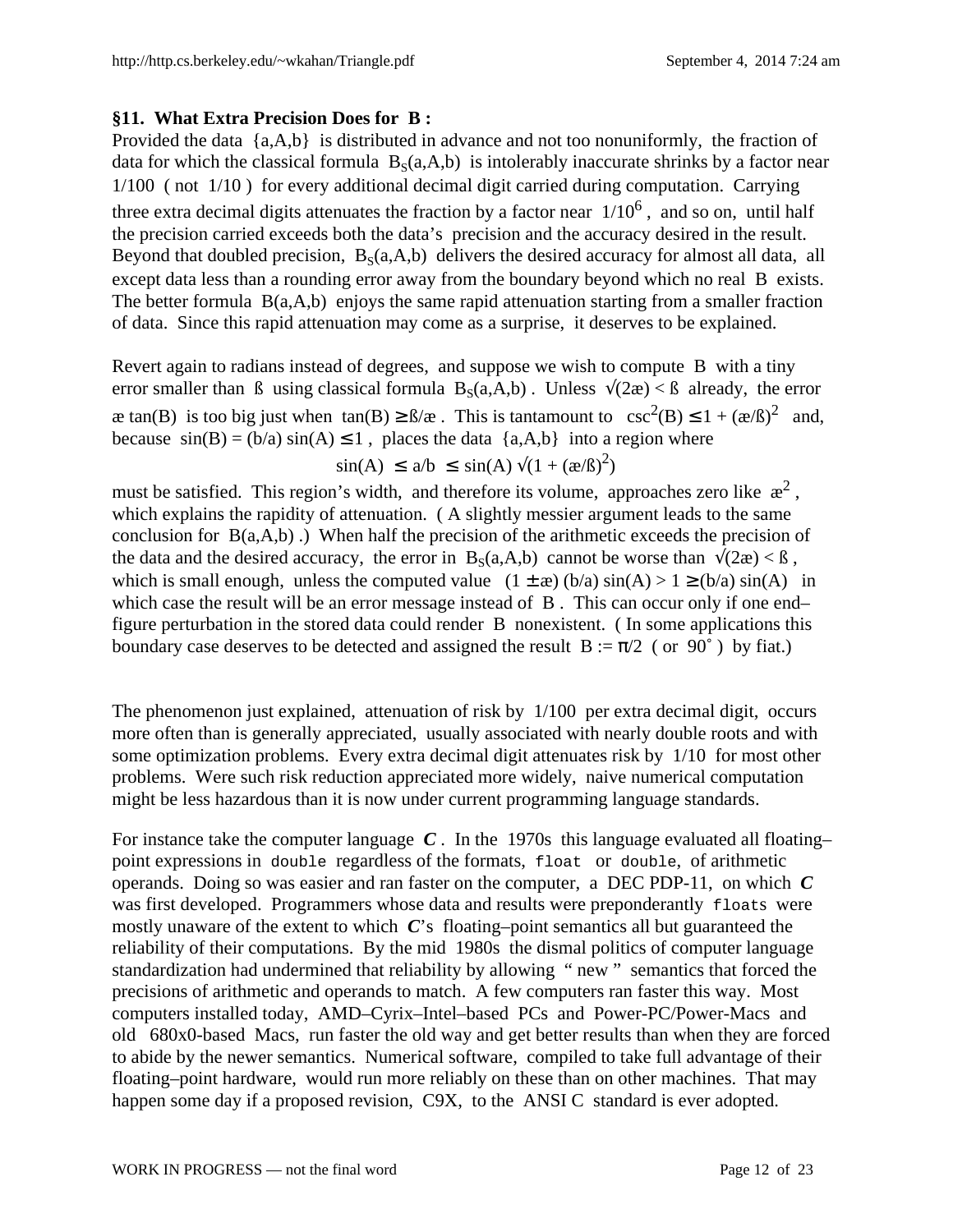# **§12. How Much Accuracy do Data Deserve ?**

We can eliminate the risk of inaccurate results from floating–point computation for a price: time. Time spent in thought, or time spent computing, or both. Before paying that price we ought to compare it with the cost of inaccuracy. But the comparison, if nontrivial, tends to be imponderable; whenever the the costs of inaccuracy and its elimination are both substantial they can hardly ever be ascertained until after they have been incurred. Rather than embark upon tedious computations or error analyses likely to cost more than their worth, we often fall back upon ancient Rules of Thumb derived from simple answers to simple questions, perhaps too simple. An example is …

" Inaccurate data deserve appropriately inaccurate results."

It looks simple, but it's not. Inattention to its subtleties causes egregious errors to be deemed " no worse than the data deserve " and innocuous data to be condemned as " ill–conditioned." Logical and doctrinal mistakes like these have persuaded too many of us to acquiesce to ill– advised decisions by designers of computer languages like *Java*. Hoping to help correct those decisions, let us expose the mistakes that contributed to them. Our exposé begins with a typical " Backward Error Analysis."

We have seen that the classical formula  $B_s(a,A,b) := \arcsin((b/a) \sin A)$  can lose up to about half the digits carried. How bad is that compared to the error B inherits from end–figure errors in its data? The first line in Table 3 came from an assertion that the computed value  $B + \partial B$ satisfies  $sin(B+\partial B) = (1 \pm \infty) sin(B)$  in which  $\infty$  is due to roundoff. To be precise,  $\infty$  comes from four rounding errors: one in the quotient  $b/a$ , one in  $sin(A)$ , one in the multiplication of  $(b/a) \sin(A)$ , and one in  $arcsin(...)$ . These errors can be treated as if they belonged to the data by rewriting  $B + \partial B = B_s(a + \partial a, A + \partial A, b + \partial b)$  computed *exactly* from perturbed data

 $b+\partial b := b \sqrt{(1 \pm \mathcal{x})}$ , so  $\partial b/b \approx (\pm \mathcal{x}/2)$ ,  $a+\partial a := a/\sqrt{1\pm x}$ , so  $\partial a/a \approx -\partial b/b$ , and  $A+\partial A := A$ , so  $\partial A = 0$ .

The error due to roundoff in the classical formula  $B_s(a,A,b)$  is no worse than if it had been computed exactly from data {a,A,b} wrong in only their last digit stored. *Since data more accurate than that are too good to expect, the improved formula* B(a,A,b) *is overkill; its better accuracy is better than the data deserve, and all the more so if extra digits are carried during its computation* .

The last sentence, the one in *italics*, is mistaken. The sentence preceding it is correct, though.

One might argue that the sentence in italics is mistaken because the given data could be exact, or because its errors could be correlated in a way that cancels them off instead of being anti– correlated like ∂a/a and ∂b/b above. Correlated errors are crucial to some other calculations, but not to B here. The mistake here was committed by stopping the error analysis too soon, just at the point where an explanation of the error in  $B<sub>s</sub>(a,A,b)$  was turned into an excuse for accepting it without complaint. Let's pursue the analysis beyond that point.

What purpose does a computation of B serve? It has something to do with a triangle.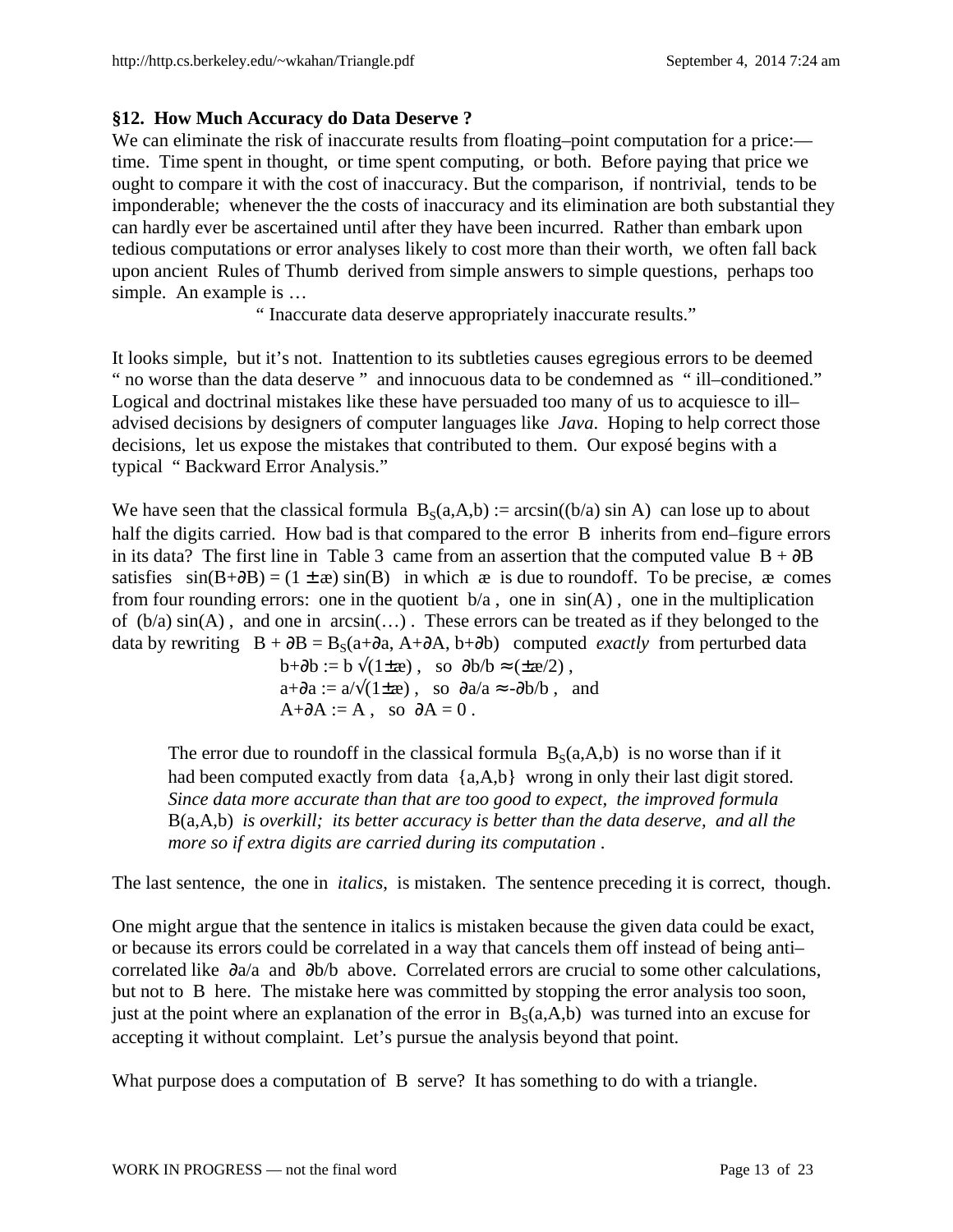## **§13. A Triangle is an Object:**

Not knowing its dimensions precisely, we cannot know precisely which triangle it is though we know it is a triangle. As a software object a triangle responds to inquiries about its constituents, its sides and angles and area, which cannot be arbitrary numbers but should satisfy relations like  $A+B+C = 180^\circ$ . How consistent with such relations and with each other will responses to inquiries be? Four *italicized* entries in the last column of Table 2 reveal that the classical formula  $B_S(a,A,b)$  ( but not better formula  $B(a,A,b)$  ) can violate the well-known relation  $sign(B-A) = sign(b-a)$  slightly. How badly may other inconsistencies sully these formulas?

Consider two ways to compute side–length c . One computes c directly from the same data  ${a, A, b}$  as were used to determine B; here are conscientious formulas:

$$
c_b(a, A, b) := (a-b)(a+b)/(\sqrt{((b \cos A)^2 + (a-b)(a+b)) - b \cos A)}
$$
if  $A > 90^\circ$ ; otherwise  
 := b cos A +  $\sqrt{((b \cos A)^2 + (a-b)(a+b))}$  if  $90^\circ \ge A \ge 53^\circ$  or  $b \le a$ ; otherwise  
 := b cos A +  $\sqrt{((a - b \sin A)(a + b \sin A))}$  if  $A < 53^\circ$  and  $b > a$ .

When c can take two values the larger is  $c_b$ . (In the first formula replace 0/0 by 0. The third can lose up to half the sig. digits carried.) A second way to compute c is from data {a,A,B} ; here are accurate formulas:

$$
c_B(a, A, B) := a \cdot \sin(A + B)/\sin(A)
$$
  
\n
$$
= a \cdot \sin((90^\circ - A) + (90^\circ - B))/\sin(A)
$$
  
\n
$$
= a \cdot \sin((180^\circ - A) - B)/\sin(A)
$$
  
\n
$$
= a \cdot \sin((180^\circ - A) - B)/\sin(A)
$$
  
\n
$$
= a \cdot \sin((180^\circ - B) - A)/\sin(A)
$$
  
\nif  $B \le 90^\circ < A$ ,  
\nif  $A \le 90^\circ < A$ ,  
\nif  $A \le 90^\circ < B$ . (Unneeded here.)

In any case a negative or complex c must be replaced by NaN to signal an improper triangle.

Table 5 exhibits the true value of c alongside values computed for  $c_b(a,A,b)$  and  $c_B(a,A,B)$ , with both the better  $B = B(a, A, b)$  and the classical  $B = B<sub>s</sub>(a, A, b)$ , on an HP-15C carrying 10 sig. dec. The data {a,A,b} were chosen to show how much diversity roundoff can generate regardless of whether the triangle is needle–like. Digits known to be wrong are displayed **bold**.

| a            | b           | $A^{\circ}$ | True c      | c <sub>b</sub> (a,A,b) | $c_B(a,A,B(a,A,b))$ | $c_R(a,A,B_S(a,A,b))$ |
|--------------|-------------|-------------|-------------|------------------------|---------------------|-----------------------|
| 3            | 17          | 10.16424862 | 16.73325549 | 16.73328               | 16.73324            | 16.73324              |
| 0.9999999999 | 1.999999999 | 30          | 1.732079091 | 1.732079091            | 1.732073            | 1.732082              |
| 18817        | 21728       | 60          | 10865,00000 | 10865,00000            | 10864.95            | 10864.92              |
| 38620        | 38673       | 87          | 2024.422239 | 2024.423               | 2024.4226           | 2023.99               |
| 49999.99999  | 50000.00001 | 88.3        | 2966.623735 | 2966.623736            | 2966.623736         | 2966.6244             |
| 49999.99999  | 50000.00001 | 89.99827    | 2.038126012 | 2.038126011            | 2.0381257           | 3.                    |
| 49999.99999  | 50000.00001 | 89,999007   | <b>NaN</b>  | <b>NaN</b>             | <b>NaN</b>          | 1.6                   |
| 50000        | 50000       | 89,999007   | 1.733111947 | 1.733111947            | 1.733111947         | 1.6                   |
| 800000000.1  | 799999999.9 | 89,999007   | 36497.51207 | 36497.51206            | 36497.49            | 33461.                |
| 800000000.1  | 799999999.9 | 90.000993   | 8767,720918 | 8767,720920            | 8767.696            | 5731.                 |
| 800000000.1  | 799999999.9 | 91          | 11.45973300 | 11.45973300            | 11.451              | 7.                    |

**Table 5:** Side c,  $c_b(a,A,b)$  vs.  $c_B(a,A,B(a,A,b))$ 

Consistency is better with  $B(...)$  than with the classical  $B_S(...)$ , often far better, but flawed.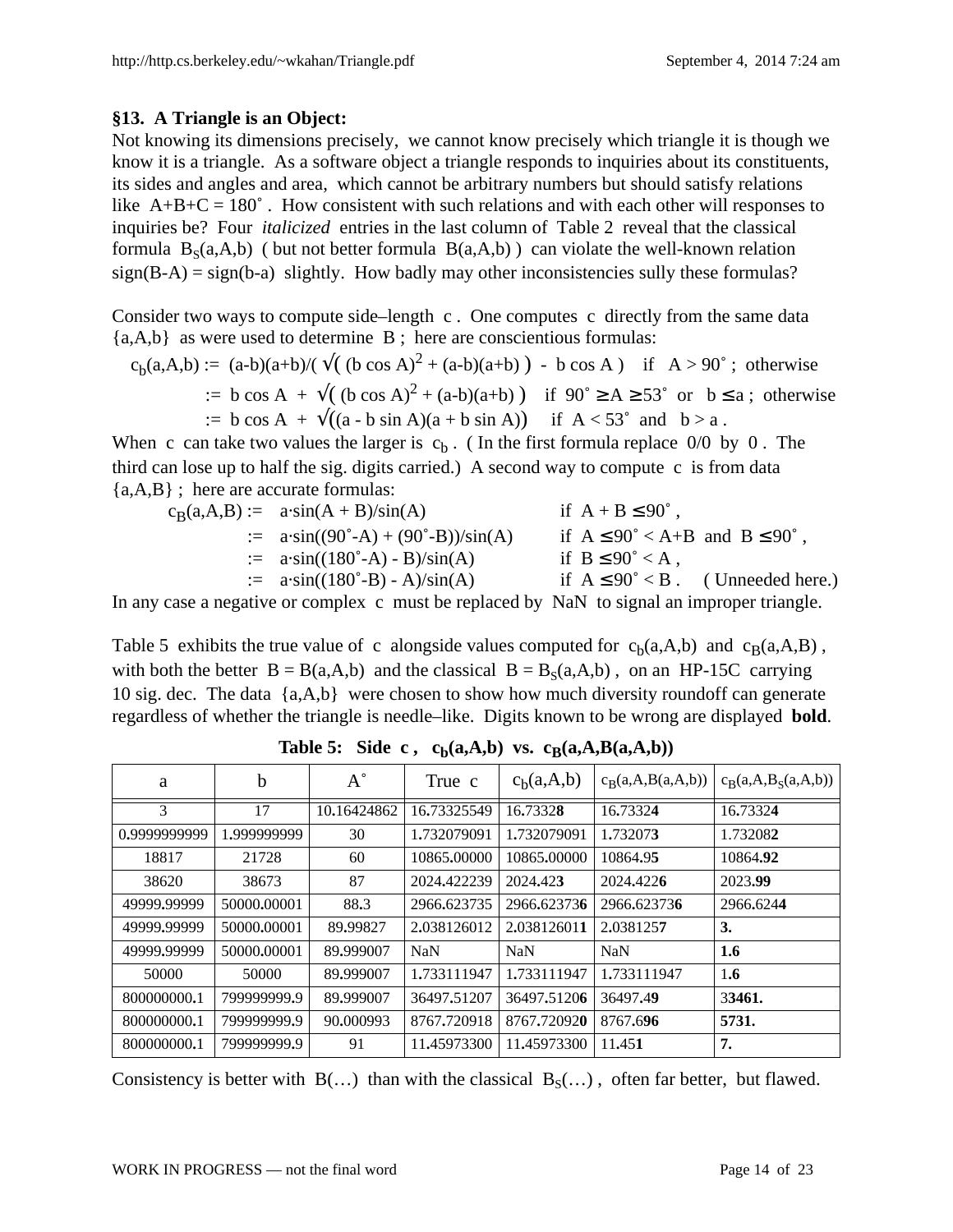Inconsistencies arise because the two computed values  $c_b(a,A,b) = c(a+da, A+dA, b+db)$  and  $c_B(a, A, B(a, A, b)) = c(a + \partial a, A + \partial A, b + \partial b)$  are values of c obtainable exactly from data with *different* roundoff–induced end–figure perturbations {da,dA,db} and {∂a,∂A,∂b} , neither worse than {±æa, ±æA, ±æb} . Although both perturbations appear almost negligible compared with the data, they can change half the digits of c , and change them *differently*, whenever data lies in a narrow boundary–layer of  ${a, A, b}$ –space containing two kinds of triangles, those with too nearly a right angle at B and those with c too tiny compared with a and b. Call such data " ill–conditioned " if doing so makes you feel better, but it won't change the facts:

An otherwise unexceptionable triangle can respond to two inquiries, before and after an inquiry about B , by returning grossly inconsistent values of c . Inconsistency is attenuated, not always eliminated, by using improved instead of classical formulas.

Nobody can say in advance how badly such inconsistencies might disrupt a program's logic. Prudence requires their extirpation, and that is straightforward if the specification of a triangle in object–oriented software is designed by a programmer aware of the problems with classical formulas and acquainted with reliable numerical algorithms to solve some of those problems. A programmer unaware of the problems is unlikely to be enlightened by casual or random testing; those problems are confined to " ill–conditioned " triangles in so tiny a sliver of the space of all triangles that its location, unknown to the unaware programmer, is likely to stay unknown.

Fortunately, the same phenomenon as tends to keep the unaware programmer unenlightened tends to protect his unwitting clients from harm. As arithmetic precision increases beyond what the data " deserve," the sliver of triangles treated too inaccurately by the program shrinks, the likelihood that the programmer will notice it shrinks, and the risk of harm to his clients shrinks, and usually shrinks quickly. As algebra has shown above and a picture will show below, …

Every three additional decimal digits of arithmetic precision carried, in excess of the precision to which data and results are stored, reduces the incidence of intolerably " ill–conditioned " triangles by factors …

- near  $1/1,000,000$  for triangles too nearly right–angled,
- less than  $1/1,000$  for triangles too nearly needle–like.

Carrying arithmetic precision somewhat more than twice the precision to which data and results are stored practically eliminates intolerably " ill–conditioned " triangles.

Wider is better. Plus large, c'est mieux. Breiter ist besser. …

# **§14. Three** *Caveats* **and a Picture:**

This digression is intended to forestall unwarranted generalizations.

First, the incidence in practice of intolerably ill-conditioned data can hardly ever be predicted reliably. Predictions, based upon simulations that generate data randomly distributed uniformly over all possible data, fail typically by orders of magnitude. Why they fail is a story for another day. Still, extra precision generally does reduce that incidence to the extent claimed above.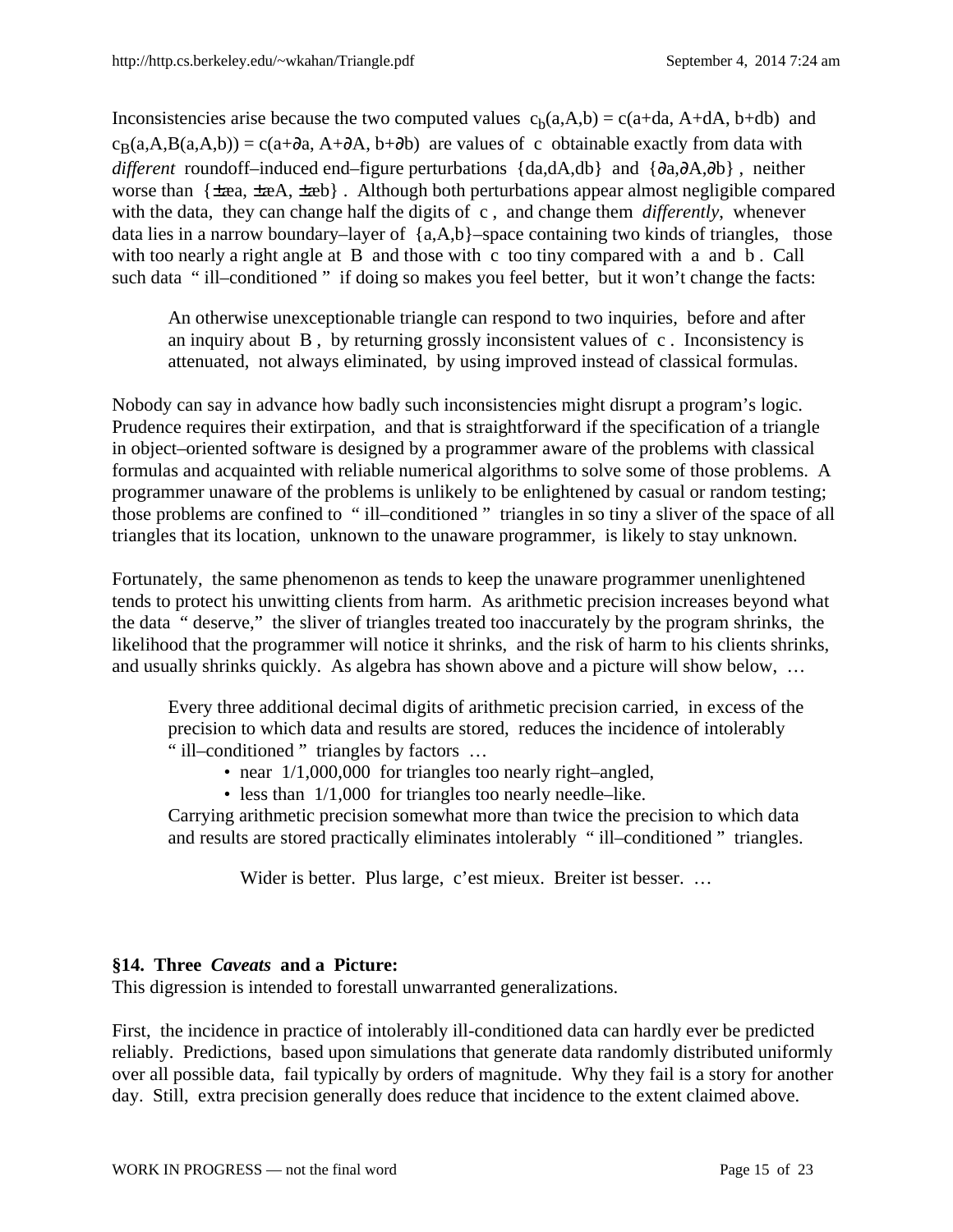Second, more precision is no panacea. A few numerical algorithms are so virulently unstable on almost all data that no practicable precision can rehabilitate them. No algorithm mentioned here is that bad, however.

Third, unlike  $B_S(...)$ , some algorithms are degraded by roundoff in ways inexplicable by a satisfactory backward error–analysis. Heron's classical formula  $\Delta'$  for a triangle's area  $\Delta$  is one of these. To understand why requires lengthy analysis. Start by deriving expressions like

$$
\frac{\partial \Delta}{\partial a} = \frac{1}{8} (b^2 + c^2 - a^2) a/\Delta = \frac{1}{4} a b c \cos(A)/\Delta = \frac{1}{2} a \cot(A)
$$

for all the first partial derivatives of  $\Delta$  with respect to its data {a, b, c}. Perturbing that data infinitesimally to {a+da, b+db, c+dc} changes  $\Delta$  infinitesimally to  $\Delta + d\Delta$  wherein

 $d\Delta = (\partial \Delta / \partial a) da + (\partial \Delta / \partial b) db + (\partial \Delta / \partial c) dc$ . Suppose now that  $|da|/a \leq \mathcal{X}$ ,  $|db|/b \leq \mathcal{X}$  and  $|dc|/c \leq \mathcal{X}$  for any sufficiently tiny positive  $\mathcal{X}$ ; this amounts to allowing arbitrary end–figure perturbations in the data. They lead to  $|d\Delta/\Delta \leq \mathfrak{E}$  ( a  $|\partial\Delta/\partial a| + b |\partial\Delta/\partial b| + c |\partial\Delta/\partial c|$  )/ $\Delta$ .

Now two alternatives arise. One is that the triangle's angles are all acute, none bigger than  $90^\circ$ ; in this case the last inequality's right–hand side simplifies to  $2\mathbf{\hat{z}}$ , which is small (very well–conditioned ). The other alternative is that one angle, say A, exceeds 90°; in this case the last inequality's right–hand side turns into  $2\alpha \cot(B) \cot(C)$ , which gets huge (very ill– conditioned ) as B or C or both get tiny. Thus we conclude that …

When tiny end–figure perturbations change side–lengths  $\{a, b, c\}$  to  ${(1 \pm \mathcal{E})a, (1 \pm \mathcal{E})b, (1 \pm \mathcal{E})c}$  they change the triangle's area  $\Delta$  to very nearly ... …  $(1 ± 2<sup>α</sup>)$  ∆ if the triangle's angles are all acute (none exceeds 90°), ...  $(1 \pm 2\mathcal{X} \cot(B) \cot(C))$  ∆ if one of the triangle's angles A > 90°. Only in the latter case can  $\Delta$  be an ill-conditioned function of the data {a, b, c}.

This conclusion contrasts with line 4 in Table 1. Perturbations in the tenth sig. dec. of that data cannot possibly corrupt the fourth sig. dec. of the area ∆ the way roundoff has corrupted ∆' obtained from Heron's formula. That isosceles triangle is not ill–conditioned at all; the only thing wrong with it is that Heron's formula  $\Delta'$  doesn't like its needle–like shape.

The picture on the next page will help to elucidate the situation. Let us treat a triangle's side– lengths {a, b, c} as *Barycentric Coordinates* of a point in the (x, y)–plane by setting  $x = (b-c)\sqrt{12}/(a+b+c)$  and  $y = 2(b+c-2a)/(a+b+c)$ .

Doing so maps all triples  $\{a, b, c\}$  of triangles' side-lengths to an equilateral triangle  $\mathcal E$  in the  $(x, y)$ –plane with vertices at  $(0, 2)$  and  $(\pm \sqrt{3}, -1)$ . Every point  $(x, y)$  in Æ is the image of a family of *Similar* triangles with edge-lengths proportional to {a, b, c} . Equilateral triangles  ${a, a, a}$  map to the center  $(0, 0)$  of  $E$ . Each isosceles triangle (with two equal edges) maps to three points on the medians of  $E$  corresponding to  $\{a, b, b\}$ ,  $\{b, a, b\}$  and  $\{b, b, a\}$ . Each scalene triangle (with no two edges equal) maps to six points in Æ corresponding to the permutations of  $\{a, b, c\}$ . The edges of  $E$  are images of collapsed triangles:

{b+c, b, c} –> y = -1; {a, b, a+b} –> y = 2 + x $\sqrt{3}$ ; {a, a+c, b} –> y = 2 - x $\sqrt{3}$ .

The images of triangles whose angles are all acute sweep out the inside of a curvilinear triangle E inside  $\mathbb E$ ; the cusped vertices of  $\mathbb E$  are vertices of  $\mathbb E$  too, but  $\mathbb E$  is bounded by three hyperbolic arcs that are the images of all right-angled triangles: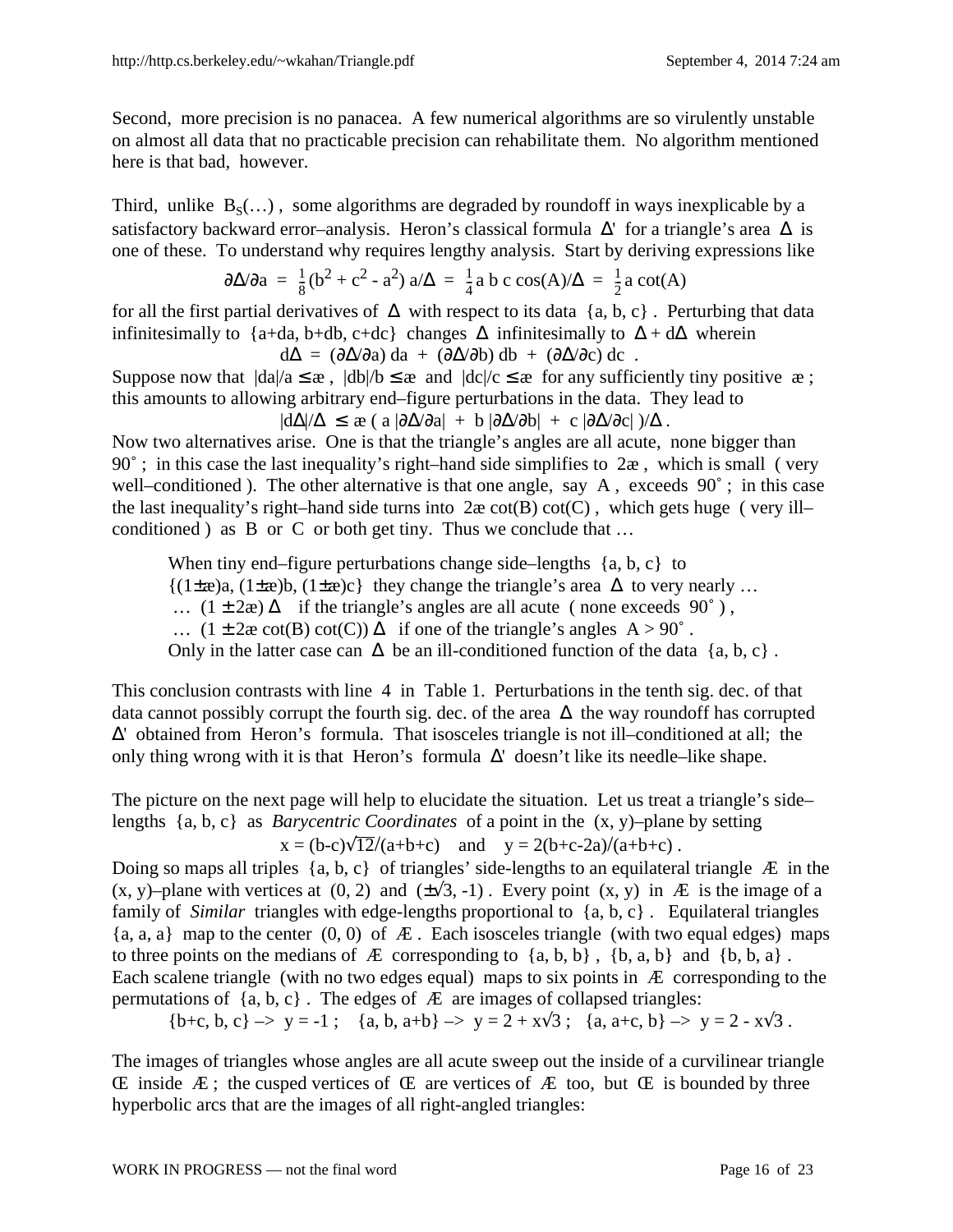

#### **The Triangle Æ of Similar Triangles**



 $8 - \sqrt{(3x^2 + 72)} \le y \le 8(1 - |x|\sqrt{3})/(4 + |x|\sqrt{3} + \sqrt{(3x^2 + 24|x|\sqrt{3})})$ 

corresponding respectively to inequalities  $b^2+c^2 \ge a^2 \ge |b^2-c^2|$  satisfied by the edge-lengths {a, b, c} of all acute-angled triangles. All their areas ∆ are very well-conditioned functions of their edge-lengths. Outside Œ a triangle's area becomes ever worse-conditioned as its image approaches an edge of  $E$ , on which areas vanish and are infinitely ill-conditioned. Regardless of their ill-condition our formula  $\Delta$  (the one that first sorts the data) computes all their areas accurately despite roundoff. However our formula  $\Delta$  is not so well known as Heron's.

In the presence of roundoff Heron's formula  $\Delta'$  is ill suited to computing, say, ratios of areas or reflectivities of needle–like triangles, all of whose images lie near  $\mathbb{E}$ 's edges. Along these edges runs a narrow ribbon, portrayed with exaggerated width in the picture above, containing the images of all triangles for which the relative uncertainty due to roundoff in  $\Delta'$  is intolerably big. A tiny fraction of them, those nearly isosceles triangles with images very near the vertices of Œ , having well-conditioned areas, suffice to condemn Heron's formula ∆' as numerically unstable for delivering far less accuracy than the data deserve in certain instances. Were these instances' existence unknown, trying to find them by sampling random data distributed roughly uniformly over Æ would be a futile quest. This is why most programmers hardly ever discover whatever numerical instability may afflict their programs, much less debug it.

What is the incidence of intolerable inaccuracy when Heron's formula  $\Delta'$  is used? If roundoff is roughly as random as it usually seems, that incidence is roughly proportional to the incidence of data {a, b, c} whose images fall into the narrow ribbon portrayed above. Its width is easily proved proportional to ( roundoff threshold  $\infty$  )/( biggest tolerable relative uncertainty in  $\Delta'$ ).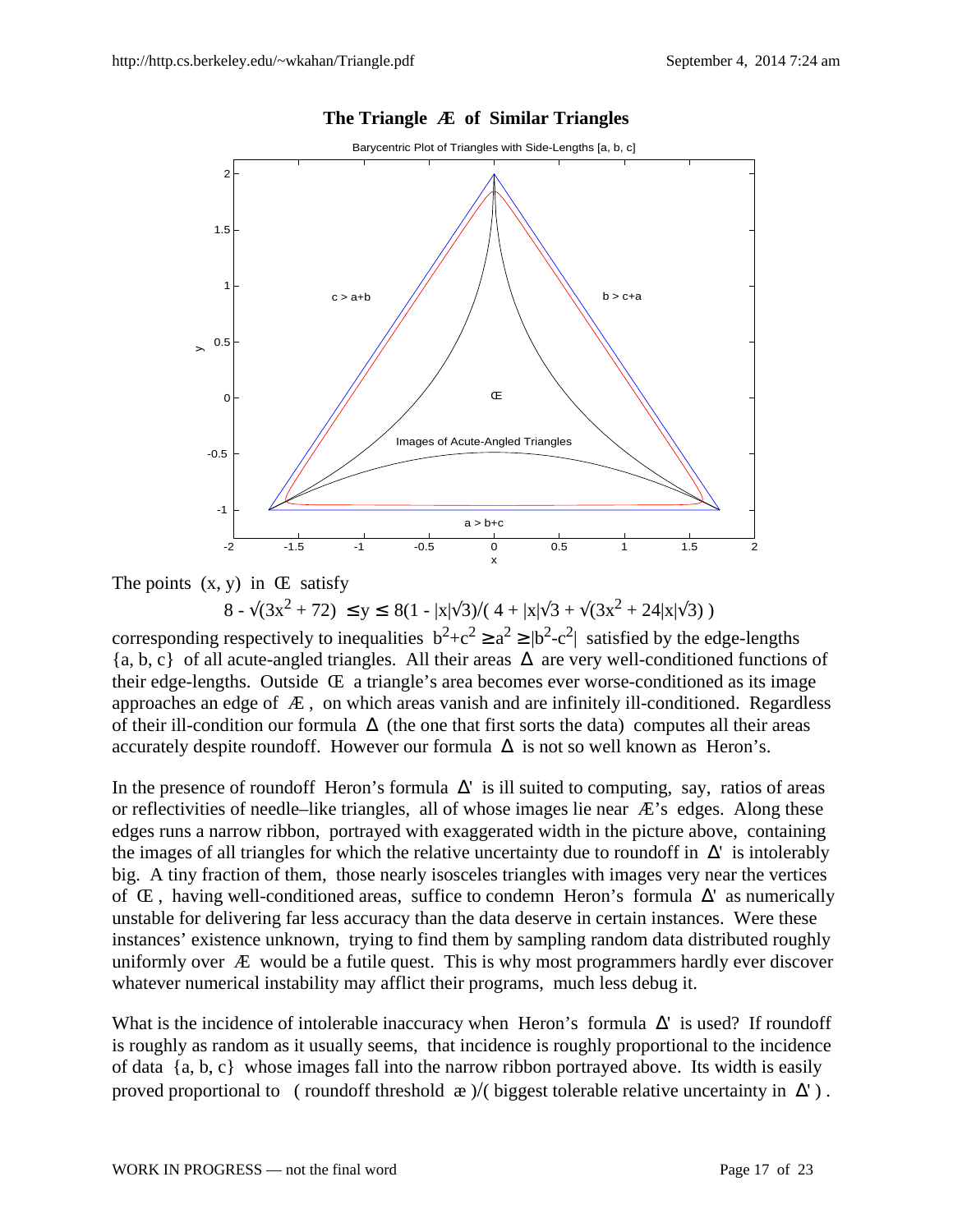Though this does not reveal the incidence of intolerable inaccuracy it does explain how carrying extra precision beyond the data's during arithmetic operations reduces that incidence: Every ten additional bits or three additional decimal digits of precision reduces the roundoff threshold æ , and with it the ribbon's width and area, and with that the proportion of data whose images lie in the ribbon, and therefore the incidence of intolerable inaccuracy by a factor of roughly 1/1000 until a law of diminishing returns sets in.

( Returns diminish after the ribbon becomes so narrow that hardly any images of data are left strictly inside it, as must happen ultimately if the data  ${a, b, c}$  reside among a finite set of floating-point numbers whose precision was fixed before the arithmetic's precision was increased. Returns from Heron's formula ∆' begin to diminish as the arithmetic's precision surpasses twice the data's precision, beyond which only isosceles triangles with one extremely tiny side benefit from increased arithmetic precision.)

An error-analysis like the one just performed upon  $\Delta'$  can also be performed upon the formulas for angle C as a function of side-lengths  $\{a, b, c\}$ . Though the picture and many details must change, what happens to C resembles what happened to  $\Delta$  above:

When tiny end–figure perturbations change side–lengths  $\{a, b, c\}$  to  ${(1 \pm \mathcal{E})a, (1 \pm \mathcal{E})b, (1 \pm \mathcal{E})c}$  they change the triangle's angle C to very nearly ... ...  $C \pm (360^{\circ}/\pi)$   $\propto$  sin(C)/(sin(A) sin(B)) if angles A and B are both acute, ...  $C \pm (360^{\circ}/\pi) \times \cot(B)$  if  $A > 90^{\circ}$ .

Like  $\Delta$ , a tiny value of C is determined well by the data for a needle–like nearly isosceles triangle though both classical formulas C' and C" dislike it. Roundoff impairs these formulas' accuracy when used to compute parallax at a far distant vertex, so experienced astronomers, navigators and surveyors avoid them. Accurate formula C , the one that first sorts the data, is accurate for all triangles but unlikely to be selected by a programmer who sees only the classical formulas C' and C" in his textbook. Each of C' and C" is intolerably inaccurate for data {a, b, c} whose images lie in a narrow ribbon along Æ's boundary. Although the ribbon's width varies in a way that depends upon which formula was selected, its width and area and therefore the incidence of intolerable inaccuracy shrink at least as fast as the roundoff threshold æ does when arithmetic precision is increased.

As before, roundoff in the classical formulas can inflict inconsistencies upon object–oriented software. For instance, classical formulas can violate the equation a b  $sin(C)/\Delta = 2$  severely. It and the accurate formulas are consistent in all but perhaps the last digit stored except when C is too close to 180˚, in which case an error in C's last digit can spoil sin(C) utterly as almost occurs in line 7 of Table 1.

What if the software you use was programmed by someone ignorant of the accurate formulas? Then you have to hope that it was compiled to carry sufficiently more arithmetic precision than your data occupy in memory. Every extra three sig. dec. or ten sig. bits carried reduces by typically 99**.**9% the population of triangles that classical formulas dislike enough to hurt you.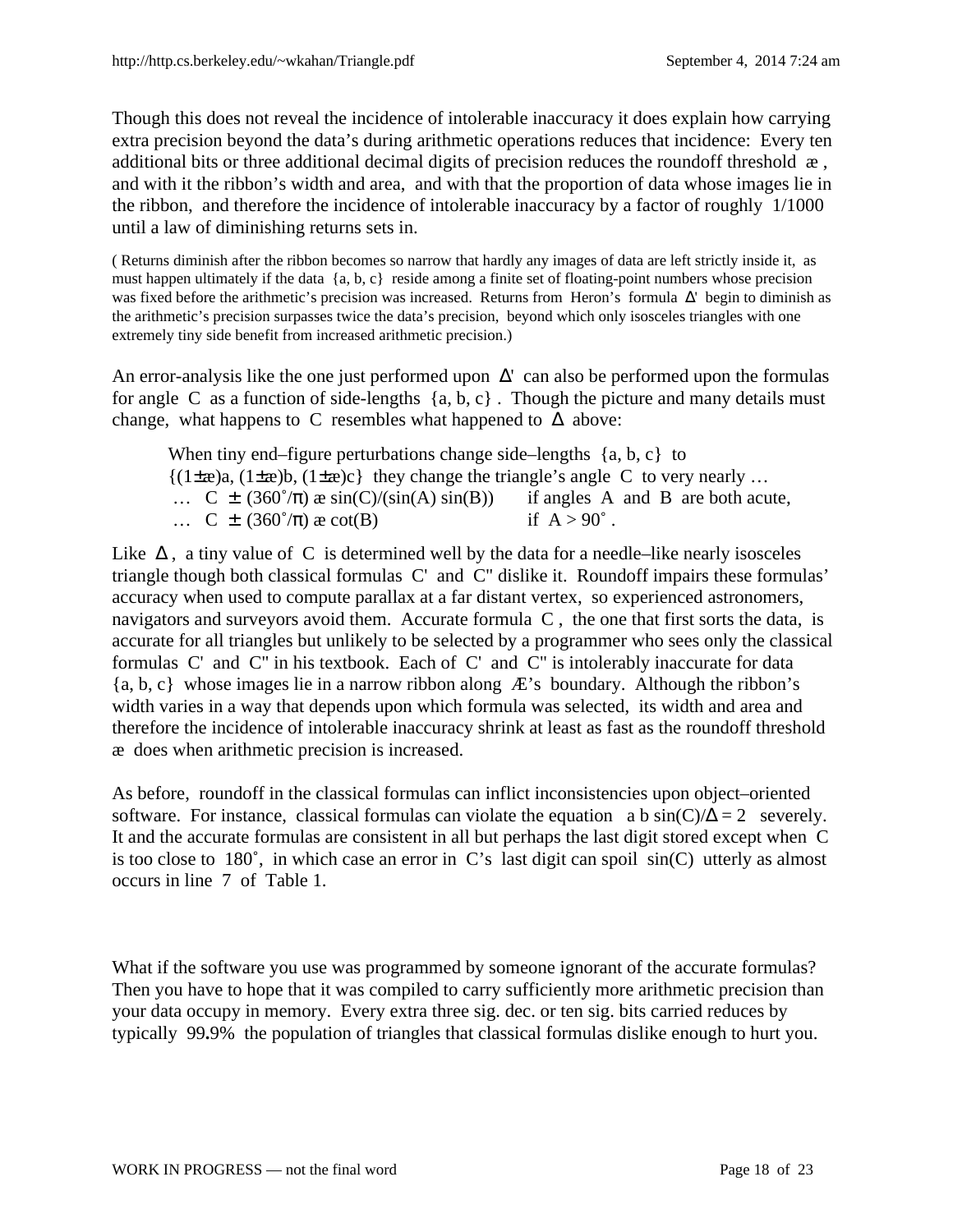## **§15. Proper Precision Management:**

- " The purpose of computing is insight, not numbers." ( R.W. Hamming )
- " The purpose of computing numbers in not yet in sight." (G.E. Forsythe)

Numerical computation is a kind of simulation performed to explain or predict. Its accuracy is not an end in itself but need only be adequate to support reliable explanations and predictions.

To that end, the arithmetic's precision should be determined from outside in rather than from inside out, by the uses to which results will be put rather than by operands' precisions. When, as happens often, the necessary precision is so difficult to ascertain in advance that it is not known, the widest precision available that does not sacrifice too much speed is the right choice. It is the easiest way we know to achieve the accuracy we seek, sought not for its own sake as if, like Virtue, it were its own reward, but sought because we know no better way to secure as many mathematical relationships as we can afford in the hope that they include the ones that matter to an impending computation to which we do not yet know which ones matter. When, rarely, the chosen precision turns out to be inadequate, we have to find something else to do.

If that does not sound like Science, compare it with the assignment of precision according to traditional naive rules. Some rules followed by applications programmers are rules of thumb, venerable but no less fallible than ancient trigonometric formulas. Other rules are enforced by computer languages designed by other programmers who have reasons for their rules but not reasons informed by modern error–analysis. The linguistic tradition that assigns to each arithmetic operation the same precision as is occupied in memory by its operands and result has never been and never will be justified numerically. When, rarely, software written according to these naive rules malfunctions because of rounding errors, users and perhaps the programmer of the software ( but why not the language designer? ) have to find something else to do.

How different are the rates of malfunction due to roundoff under the two regimes of precision assignment just described? Alas, the hits, runs and errors recorded so sedulously for baseball are not recorded also for numerical computation. Lacking good records, we have only crude guesses based upon unreliable anecdotal accounts of the few malfunctions that have been caught.

Back when computation ran at leisurely kiloflops in one big room instead of gigaflops on many desktops, I used to look over my colleagues' shoulders out of curiosity to see what they were computing. What I observed made me as welcome as any other bringer of bad tidings:

- About a third of the results I found interesting were far more in error than had been thought.
- When serious errors were discovered, their causes were misdiagnosed more often than not.
- About a quarter of those errors arose from failures to appreciate a compiler's " features."

 • Most numerical results were discarded unused, often before anyone had looked at them. The last observation helps explain why calamitous miscomputations were not celebrated daily. The other observations accord with and motivate the examples and analyses presented in this article, and suggest that the malfunction rate is not negligible though nobody knows what it is.

Whatever the rate of malfunction due to roundoff, it would be orders of magnitude smaller if compilers made better use of the precision built into the overwhelming majority of computers now installed on desktops, precision their owners have paid for but are not getting.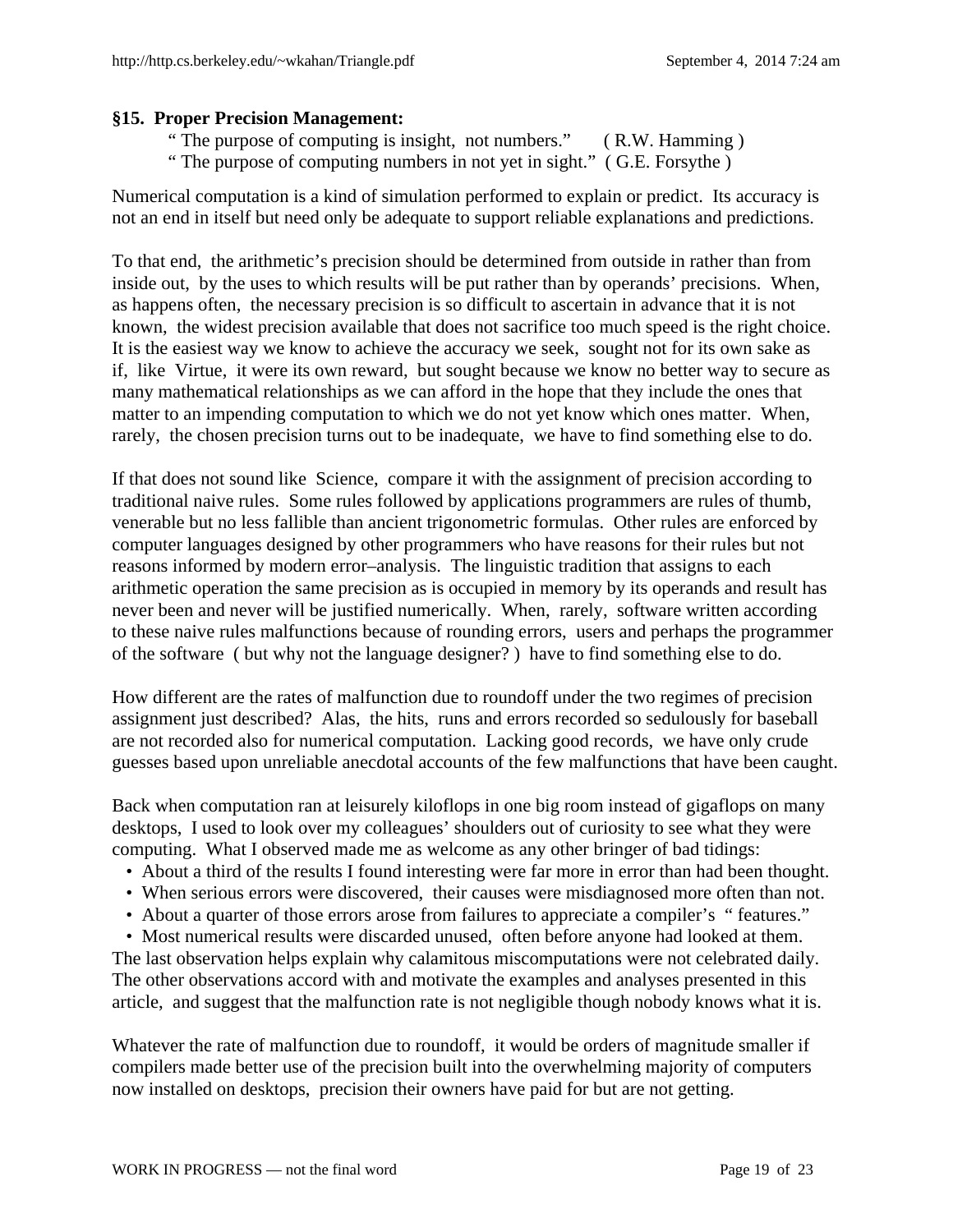# **§16. Different Floating–Point Semantics:**

For the purposes of this article just three floating–point hardware designs will be distinguished according to how fast operands and results of different widths circulate among their fast on–chip cache memories, their floating–point registers, and their pipelines where the arithmetic gets done. All computers move numbers to and from main memory ( DRAM ) and disk faster if the numbers occupy a narrower format, so we can assume for all computers that large volumes of data and results will be stored in the narrowest format of Table 4 adequate to hold them. Each of the three floating–point architectures has its own way to handle scratch variables in registers and intermediate variables already resident in the cache.

Today's less common architecture gets float results from float operands significantly faster than it gets double from doubles, and cannot mix a double with a float without first promoting the float to double . This architecture, which we call " Orthogonal," appears to match a linguistic tradition that assigns to each arithmetic operation the same precision as its operands and result occupy in memory. We call that tradition's arithmetic semantics " Strict." We shall see that it is not the best numerical semantics to use with this architecture.

A now more common architecture holds all operands in double registers regardless of whether they came from memory as floats, and obtains double results about as fast as float if not faster. The IBM RS/6000, Power-PC and Apple Power-Mac, and DEC Alpha have this architecture. It matches the semantics of old–fashioned Kernighan-Ritchie *C* , which treated all constants and subexpressions as doubles and rounded to float only values then assigned to variables the programmer had declared float . We call the architecture and the semantics " Old*C*." They suit each other well. Languages and compilers like *Java*, that enforce Strict semantics upon an OldC architecture, are squandering its precision for no good reason.

Today's most common architecture, found in about 90% of computers installed on desktops, holds all operands in long double registers regardless of the formats in which they came from memory, and obtains long double results about as fast as double or float if not faster. This is the architecture of the Motorola 680x0 in old Apple Macintoshes and older Sun IIIs, the Motorola 88110 ( few exist ), the Intel 80960 KB ( in embedded systems like PostScript printers and in some military computers ), and the ubiquitous Intel x86/Pentium cloned by AMD and Cyrix. We call this architecture " Extended." It includes a control register in which two bits can be set to abbreviate the arithmetic so that it will mimic the roundoff behavior ( but perhaps not the over/underflow thresholds ) of the previous two architectures. Therefore the Extended architecture can match the Strict and Old*C* semantics practically perfectly in case software recompiled from the other machines has to be run the way they run it. However, the semantics natural for the Extended architecture is to evaluate all constants and subexpressions in long double and round to narrower formats only values then assigned to variables declared narrower by the programmer; we call this semantics " Extended."

On most Extended machines the library of long double elementary transcendental functions ( log, exp, cos, arctan, … ) is supported extensively by hardware. Therefore the programmer is best advised to declare almost all local floating–point variables long double and enjoy near obliviousness to obscure rounding errors. Most of these ( all that occur in subexpressions ) will occur more than three decimal digits to the right of the rightmost digit stored with most data and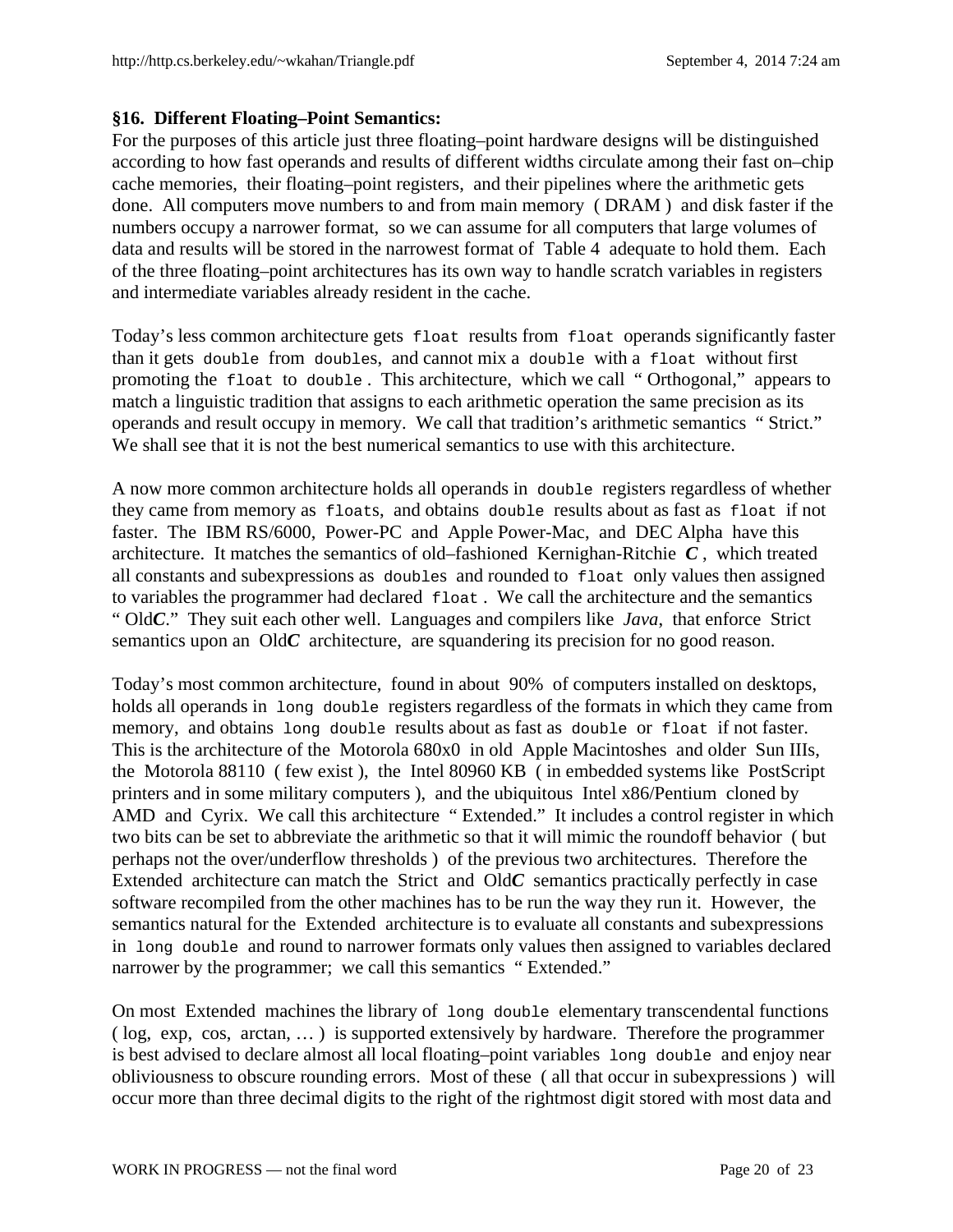results, so roundoff will cause trouble far less frequently than on non-Extended machines. But few compilers afford programmers this pleasure. Among them are the compilers endorsed by Apple for old 680x0-based Macintoshes; a good example is the Fortner ( formerly LSI ) Fortran compiler. Another example is Borland's C compiler for Intel–based PCs and their clones. I know of no other compilers for PCs that support Extended semantics fully if at all.

There are historical reasons for the dearth of linguistic support for Extended semantics, and some of those reasons made sense once if not now. For two decades up to about 1985, the big number–crunchers had Orthogonal architectures. Among them were the IBM /370 and 3090, CDC 6600/7600, CRAYs, and ultimately the DEC VAX. IBM ended up with hardware for three floating–point formats, DEC for four, of which the widest ( also called Extended ) was 16 bytes wide and too slow for most applications. The illusion of Compatibility served to excuse Strict semantics, and numerical experts tolerated it because we had bigger fish to fry. Besides, we were proud of our ability to program the behemoths successfully by assiduous attention to details that sane people find too annoying, and we were paid well to do it.

Now the evolution of computer languages has reached a state in which language designers feel uncomfortable with any semantics other than Strict, and doubly uncomfortable at the thought of entertaining two or three floating–point semantics. This is a pity because Strict semantics was at best a convenient expedient to simplify compilers, never as good numerically as the other semantics described here, and rather worse for numerically inexpert programmers.

( Let's digress to consider a semantics that serves programmers of Orthogonal architectures better than Strict semantics. We call it "Scan for Widest." It affects the overloading of infix operators like  $+, \cdot, *, /$  and  $:=$  amidst an expression with operands of different precisions; the idea is to perform all arithmetic in that expression to the widest of those precisions. Unlike Strict semantics, which overloads an infix operator according to the syntactic types exclusively of its operands, Scan for Widest has to take account also of the expected type of the result when that is decidable. The bottom line is that Scan for Widest does the same as Strict when precisions are not mixed, and avoids the need for Strict's explicit widenings ( which are often omitted by mistake ) when precisions are mixed for the usual reasons. These are that more than the data's precision will be needed by intermediate variables like  $S := (a+b+c)/2$  in Heron's formula,  $T := a/\tan(A)$  in  $B_T(...)$ ,  $U := b \cdot cos(A)$  in  $c_b(...)$ , etc. to get consistent results; and we expect to compute  $\sqrt{(T \cdot T - (b-a) \cdot (b+a))}$  accurately without first explicitly coercing b to the same higher precision as T . Similar scanning is needed to facilitate correct mixtures of a multiplicity of precisions, and mixtures of Interval Arithmetic with non-Interval data, and to permit the language of coordinate–free Linear Algebra to work upon many geometrical objects each specified in its own coordinate system. Of course, Scan for Widest eases the lives of programmers at the cost of complicating life for language designers and implementors who have to cope with a host of details that are easy to botch. But that is a story for another day.)

The Strict semantics specified by *Java* is at odds with its promotion as the one language for Everyman to program everything everywhere. Old*C* semantics would be safer and Extended semantics more so for the overwhelming majority of computers in service, and probably also for almost all programmers. *Java*'s designers should not be surprised if they are suspected of denying advantages to the many in order to secure advantages for a few.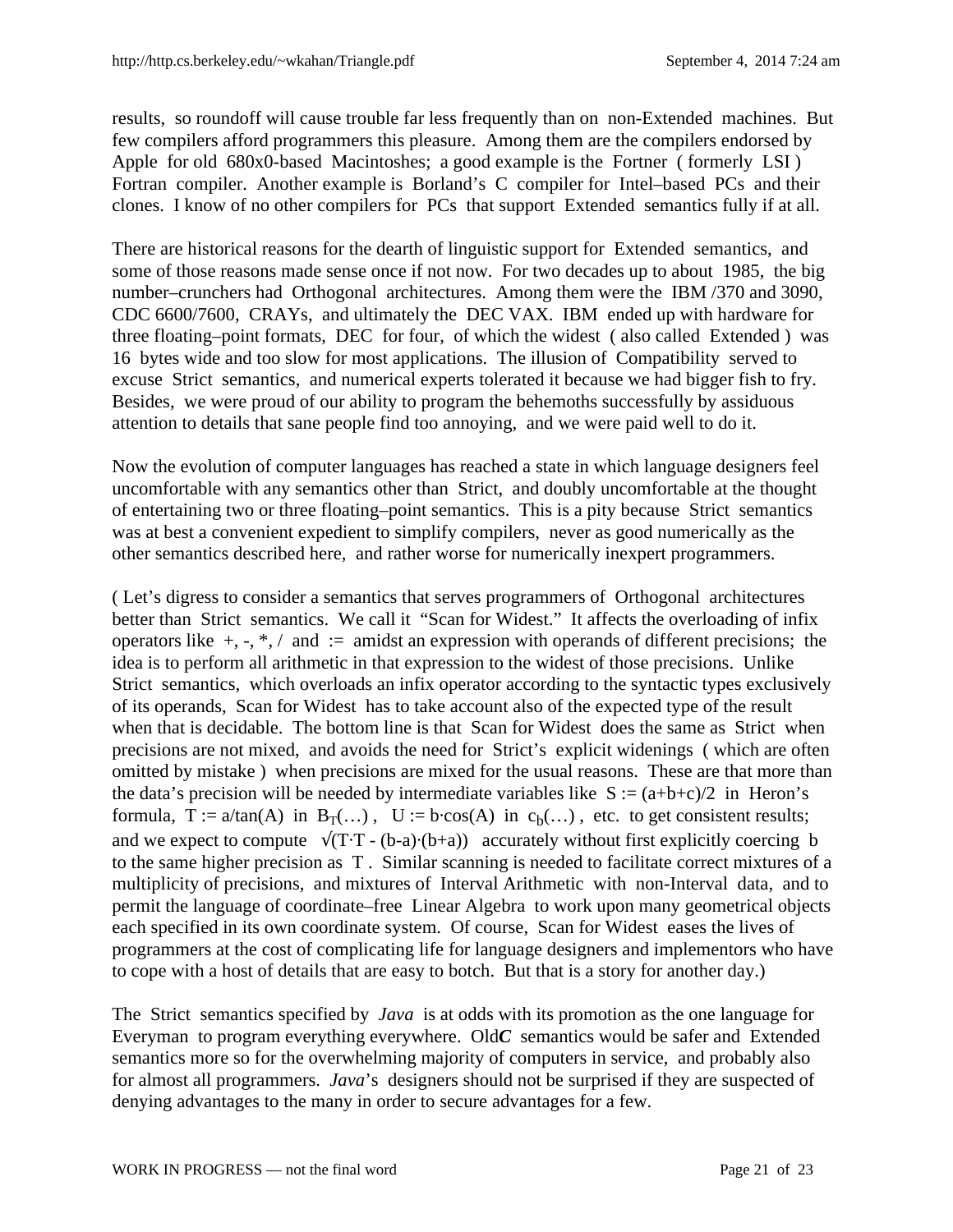## **§17. Conclusion:**

The computing community has always regarded floating–point computation as a black art. It's not really. It's very mathematical, too mathematical to suit most programmers attracted by the opportunities to sell software into a mass market. Maybe they should study the subject a little, perhaps read an article or two like this, before they write floating–point software. Such advice is Counsel of Perfection, recommended but not obligatory for programmers who have spent their time refining different skills. Therefore programmers remain mostly unaware of numerical hazards lurking in classical formulas copied from texts and handbooks, and unaware of better methods that attenuate or eliminate those hazards. Yet we all depend unwittingly upon their programs, which expose us all to those hazards.

Computational facilities, hard– and software, intended for the masses can do better than blindly amplify intelligence or the lack of it. Just as seat–belts, gas bags, ABS brakes and impact absorption are designed into automobiles to enhance their safety without excessive detriment to performance or price, computational capabilities ought to be designed with the attenuation of computational hazards in mind, always subject to considerations of performance, price and time to market. We know a lot about the programs programmers are inclined to write, and that knowledge has influenced the design of computer hardware and optimizing compilers to run those programs faster. Running them more reliably too is a worthwhile goal for hardware and software engineers, especially if the added cost of enhanced reliability is ultimately negligible.

By far the easiest way to attenuate and sometimes extinguish the risks from roundoff in otherwise correct computation is to carry more precision than data or results " deserve." Hardware to do so is in place. Now the computer language community must do its part.

Think not of Duty nor Indulgence; think about Self–Defense.